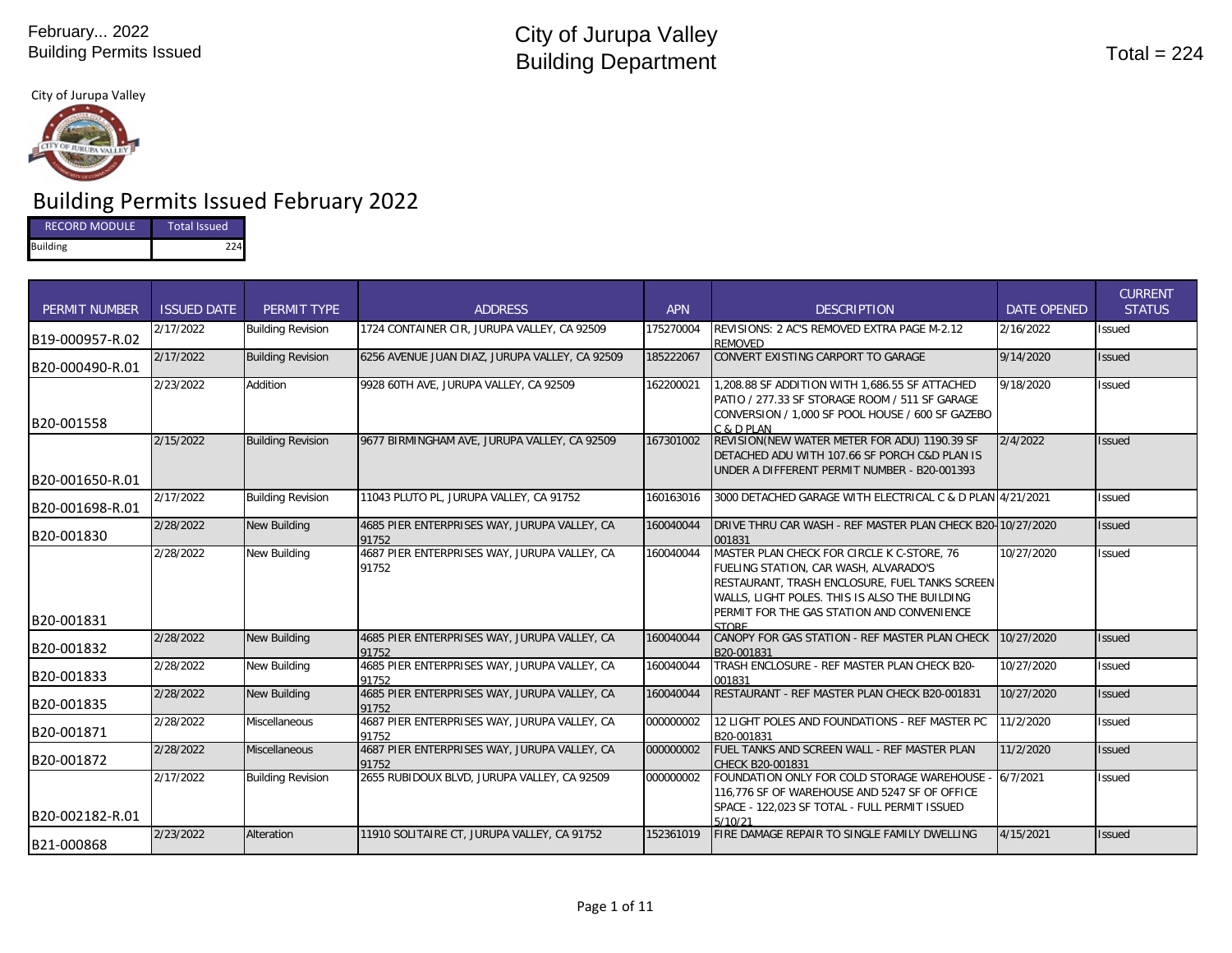| <b>PERMIT NUMBER</b> | <b>ISSUED DATE</b> | PERMIT TYPE              | <b>ADDRESS</b>                               | <b>APN</b> | <b>DESCRIPTION</b>                                                                                                                                                                                           | <b>DATE OPENED</b> | <b>CURRENT</b><br><b>STATUS</b> |
|----------------------|--------------------|--------------------------|----------------------------------------------|------------|--------------------------------------------------------------------------------------------------------------------------------------------------------------------------------------------------------------|--------------------|---------------------------------|
| B21-000868-D.01      | 2/23/2022          | Deferred Submittal       | 11910 SOLITAIRE CT, JURUPA VALLEY, CA 91752  | 152361019  | FIRE DAMAGE REPAIR TO SINGLE FAMILY DWELLING                                                                                                                                                                 | 7/29/2021          | <b>Issued</b>                   |
| B21-001070           | 2/23/2022          | Addition                 | 2781 RUBIDOUX BLVD, JURUPA VALLEY, CA 92509  | 178213005  | 237 SF ROOM ADDITION AND KITCHEN REMODEL C & D 5/3/2021<br><b>PLAN</b>                                                                                                                                       |                    | <b>Issued</b>                   |
| B21-001242-R.02      | 2/22/2022          | <b>Building Revision</b> | 6544 VIA FLORENCIA, JURUPA VALLEY, CA 92509  | 182381007  | SOLAR PV SYSTEM: 7.35 KW / 21 PANELS / 21<br>MICROINVERTERS / SERVICE CHANGEOUT: UPGRADE<br>FROM 100 AMPS TO 200 AMPS REVISIONS.02 NEW MPU<br>200AMPS                                                        | 2/8/2022           | <b>Issued</b>                   |
| B21-001591           | 2/7/2022           | Addition                 | 9224 KENNEDY ST, JURUPA VALLEY, CA 92509     | 163122013  | 305 SF ADDITION TO SFD C & D PLAN                                                                                                                                                                            | 6/28/2021          | <b>Issued</b>                   |
|                      | 2/15/2022          | <b>Building Revision</b> | 11033 PLUTO PL, JURUPA VALLEY, CA 91752      | 160163017  | 371.29 SF ADDITION TO SFD / 588.66 SF PATIO<br>REVISION: SQUARE FOOTAGE HAS BEEN REVISED TO<br>THE FOLLOWING: 379.75 SF ADDITION TO SFD AND                                                                  | 1/5/2022           | Issued                          |
| B21-001644-R.02      | 2/24/2022          | Addition                 | 3009 CHARDONEY WAY, JURUPA VALLEY, CA 91752  | 156271018  | 887 5SE PATIO<br>317 SF ADDITION TO SFD                                                                                                                                                                      | 7/2/2021           |                                 |
| B21-001646           |                    |                          |                                              |            |                                                                                                                                                                                                              |                    | <b>Issued</b>                   |
| B21-001660-R.02      | 2/8/2022           | <b>Building Revision</b> | 3970 MENNES AVE, JURUPA VALLEY, CA 92509     | 181101041  | SOLAR PV SYSTEM / 7.810 KW DC / 22 PANELS / 22<br>MICROINVERTERS / REPLACE PANEL EQUIPMENT AND<br>ADD 40A BREAKER ON A 125 MAIN PANEL                                                                        | 2/2/2022           | Issued                          |
| B21-001860           | 2/15/2022          | <b>Fence Permit</b>      | 8988 KENNEDY ST, JURUPA VALLEY, CA 92509     | 163140007  | LEGALIZE (1) 43FT LONG X 2 1/2 FT HIGH FREE<br>STANDING BLOCK WALL WITH 3 1/2 ATTACHED<br>WROUGHT IRON / (1) 4 LONG X 5 1/2 FT HIGH MAN<br>GATE / (1) 18FT LONG X 5 1/2 HIGH ROLLING GATE /<br>(7) PILASTERS | 7/26/2021          | <b>Issued</b>                   |
| B21-002022           | 2/3/2022           | Addition                 | 5439 HACKNEY LN, JURUPA VALLEY, CA 92509     | 162040004  | ADDITION TO SFD 560 SF C & D PLAN                                                                                                                                                                            | 8/13/2021          | <b>Issued</b>                   |
| B21-002060           | 2/25/2022          | Solar PV                 | 4689 EAGLE RIDGE CT, JURUPA VALLEY, CA 92509 | 183510036  | SOLAR PV SYSTEM: 19.24 KW / 52 PANELS / 52<br>MICROINVERTERS / NO MPU                                                                                                                                        | 8/18/2021          | <b>Issued</b>                   |
| B21-002188           | 2/22/2022          | New Building             | 7115 RASCAL CT, JURUPA VALLEY, CA 92509      | 185492003  | 655 SFT DETACHED ADU WITH 54 SF PORCH C AND D<br><b>PLAN</b>                                                                                                                                                 | 9/2/2021           | Issued                          |
| B21-002227           | 2/3/2022           | Alteration               | 6842 SIERRA AVE, #A, JURUPA VALLEY, CA 92509 | 174340044  | <b>CELL SITE MODIFICATION</b>                                                                                                                                                                                | 9/8/2021           | <b>Issued</b>                   |
| B21-002246           | 2/15/2022          | Alteration               | 4500 ETIWANDA AVE, JURUPA VALLEY, CA 91752   | 156210082  | CELL SITE MODIFICATION                                                                                                                                                                                       | 9/10/2021          | Issued                          |
| B21-002312-R.01      | 2/24/2022          | <b>Building Revision</b> | 5009 TROTH ST, JURUPA VALLEY, CA 91752       | 159191007  | REVISED FROM 16 MODULES TO 17 MODULES                                                                                                                                                                        | 12/22/2021         | <b>Issued</b>                   |
| B21-002545-R.01      | 2/15/2022          | <b>Building Revision</b> | 5655 CLAUBERT CT, JURUPA VALLEY, CA 92509    | 165091019  | SOLAR PV SYSTEM: 5.25 KW / 15 PANELS / 1 INVERTER<br>/ NO MPU                                                                                                                                                | 12/7/2021          | <b>Issued</b>                   |
| B21-002708           | 2/24/2022          | Addition                 | 5705 BAIN ST, JURUPA VALLEY, CA 91752        | 161172017  | ADDITION TO SFD (BY A 78SF ENCLOSED BREEZWAY TO 11/2/2021<br>DETAHCHED FAMILY) AND REMODEL HOUSE                                                                                                             |                    | <b>Issued</b>                   |
| B21-002711-R.01      | 2/23/2022          | <b>Building Revision</b> | 4336 CONNING ST, JURUPA VALLEY, CA 92509     | 170220005  | REVISED PLANS: REPLACE 22 PANELS TO 19 PANELS 365 2/10/2022<br>W, RELPLACE ENPHASE TO IQ7PLUS, WENT FROM 7.15<br>KW DC TO 6.93 KW                                                                            |                    | <b>Issued</b>                   |
| B21-002731           | 2/15/2022          | Addition                 | 11233 PUENTE WAY, JURUPA VALLEY, CA 91752    | 160142035  | ADDITION TO SFD / 1781.60 SF C & D PLAN                                                                                                                                                                      | 11/4/2021          | <b>Issued</b>                   |
| B21-002734           | 2/23/2022          | <b>New Building</b>      | 4759 VILLA WOODS DR, JURUPA VALLEY, CA 92509 | 166311008  | 749 SF ADU / DETACHED                                                                                                                                                                                        | 11/4/2021          | <b>Issued</b>                   |
| B21-002735-R.01      | 2/28/2022          | <b>Building Revision</b> | 4378 FRIESIAN LN, JURUPA VALLEY, CA 92509    | 169171009  | SOLAR PV SYSTEM 8.45KW / 26 MODULES / 1 INVERTER 2/8/2022<br><b>MPU</b>                                                                                                                                      |                    | <b>Issued</b>                   |
| B21-002740           | 2/11/2022          | <b>New Building</b>      | 11678 POTRERO DR, JURUPA VALLEY, CA 91752    | 160220057  | DETACHED GARAGE 1200 SQFT C & D                                                                                                                                                                              | 11/5/2021          | Issued                          |
| B21-002763           | 2/17/2022          | Alteration               | 5532 MOLINO WAY, JURUPA VALLEY, CA 92509     | 181081029  | CONVERT EXISTING 400 SF DETACEHD GARAGE AND<br>NEW 600 SF ADDITION INTO 1,000 SF ADU C & D PLAN                                                                                                              | 11/9/2021          | <b>Issued</b>                   |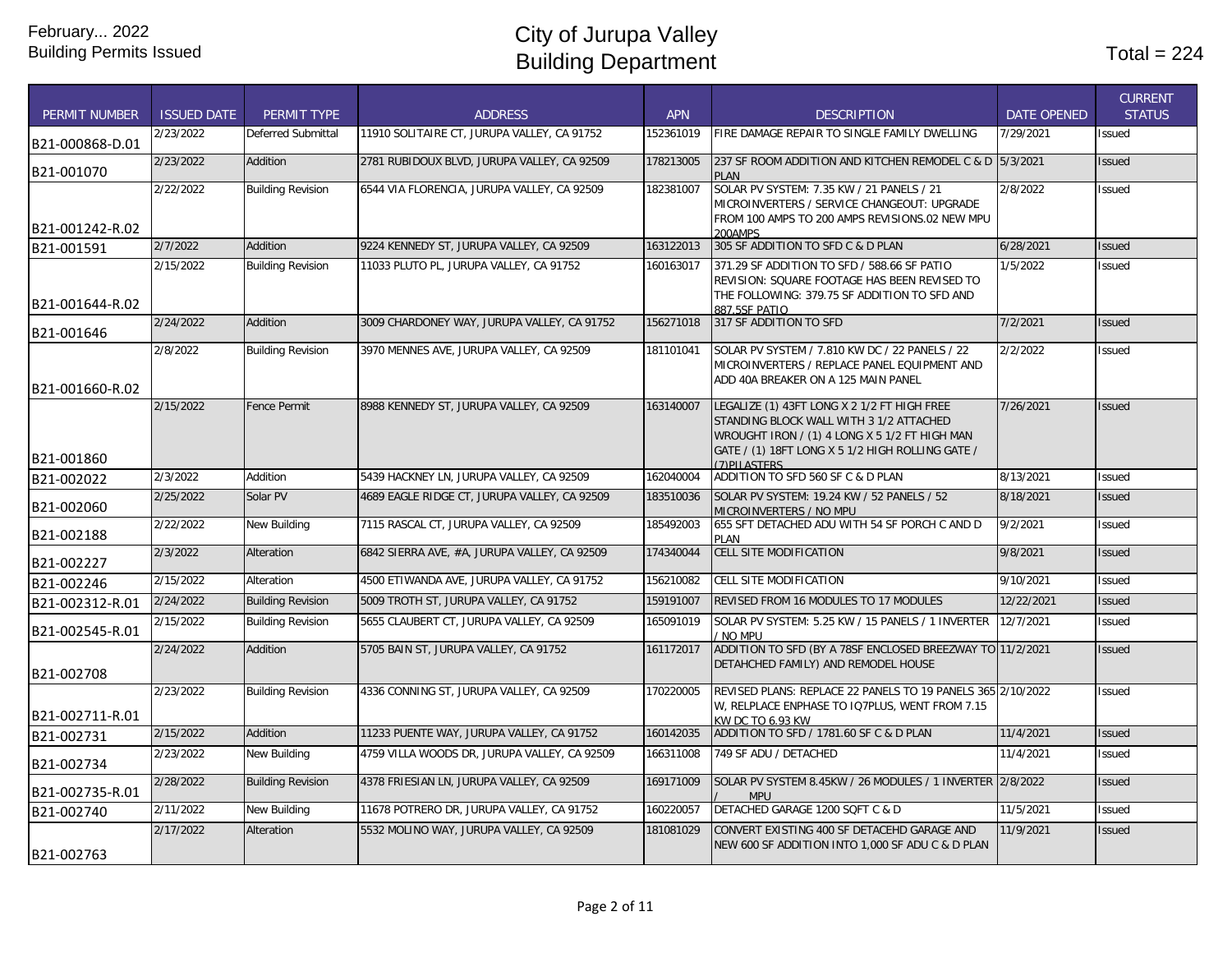| <b>PERMIT NUMBER</b> | <b>ISSUED DATE</b> | PERMIT TYPE              | <b>ADDRESS</b>                                 | <b>APN</b> | <b>DESCRIPTION</b>                                                                                                                           | <b>DATE OPENED</b> | <b>CURRENT</b><br><b>STATUS</b> |
|----------------------|--------------------|--------------------------|------------------------------------------------|------------|----------------------------------------------------------------------------------------------------------------------------------------------|--------------------|---------------------------------|
| B21-002772           | 2/9/2022           | Solar PV                 | 6640 NATHENE LN, JURUPA VALLEY, CA 92509       | 175043007  | SOLAR PV SYSTEM /7.04 DC KW 16 PANELS / 1<br><b>INVERTER NO MPU</b>                                                                          | 11/10/2021         | Closed - Final                  |
| B21-002787           | 2/4/2022           | Solar PV                 | 6834 RIVANNA WAY, JURUPA VALLEY, CA 91752      | 157331011  | SOLAR PV SYSTEM: 7.22 KW / 19 PANELS/ 19<br>MICROINVERTERS / NO MPU                                                                          | 11/11/2021         | Closed - Final                  |
| B21-002847           | 2/4/2022           | Solar PV                 | 5906 MARLATT ST, JURUPA VALLEY, CA 91752       | 161242001  | SOLAR PV SYSTEM: 9.45 KW DC / 27 PANELS / 1<br><b>INVERTER / NO MPU</b>                                                                      | 11/19/2021         | Closed - Final                  |
|                      | 2/1/2022           | Solar PV                 | 6975 27TH ST, JURUPA VALLEY, CA 92509          | 174052014  | SOLAR PV SYSTEM: 19.8 KW DC / 55 PANELS / 3<br><b>INVERTERS / SERVICE CHANGEOUT: UPGRADE</b><br>EXISTING 200 AMP MAIN PANEL TO 200 AMP SOLAR | 11/21/2021         | Closed - Withdrawn              |
| B21-002852           | 2/11/2022          | Solar PV                 | 5240 WONDERLAND DR, JURUPA VALLEY, CA 92509    | 183251012  | READY MAIN PANEL<br>SOLAR PV SYSTEM 10.00DC KW / 25 PANELS / 25 MICRO 11/21/2021                                                             |                    | Closed - Final                  |
| B21-002854           | 2/10/2022          | Addition                 | 4891 MANCHESTER LN, JURUPA VALLEY, CA 92509    | 167400007  | <b>INVERTERES / NO MPU</b><br>ADDITION: 693 SF ADDITION C & D PLAN                                                                           | 11/23/2021         | <b>Issued</b>                   |
| B21-002866           |                    |                          |                                                |            |                                                                                                                                              |                    |                                 |
| B21-002871-R.01      | 2/17/2022          | <b>Building Revision</b> | 7600 HIGH PRAIRIE TRL, JURUPA VALLEY, CA 92509 | 185404059  | REVISIONS: ADD 1 MORE MODULE FOR TOTAL OF 22<br>AND DC CHANGE TO 8.80 KW DC AND 8.091 KW AC                                                  | 2/9/2022           | <b>Issued</b>                   |
| B21-002873           | 2/7/2022           | Addition                 | 7609 MISSION BLVD, JURUPA VALLEY, CA 92509     | 174170038  | ADDITION: 476 SF ADDITION TO SFD AND CONVERT<br>326 SF CARPORT INTO GARAGE C & D PLAN                                                        | 11/24/2021         | <b>Issued</b>                   |
| B21-002879           | 2/23/2022          | Solar PV                 | 6264 INDIAN CAMP RD. JURUPA VALLEY. CA 92509   | 185253004  | SOLAR PV SYSTEM: 6.72 KW / 21 PANELS / 1 INVERTER 11/24/2021<br>NO MPU                                                                       |                    | Closed - Final                  |
| B21-002906           | 2/25/2022          | Patio                    | 11058 DANE DR, JURUPA VALLEY, CA 91752         | 160430003  | ATTACHED PATIO 857 SQFT WITH ELECTRICAL                                                                                                      | 11/30/2021         | <b>Issued</b>                   |
| B21-002922           | 2/3/2022           | Alteration               | 6940 36TH ST, JURUPA VALLEY, CA 92509          | 174301031  | REMODEL EXISTING DWELLING / EXISTING 2 BEDROOM 12/2/2021<br>1 BATH TO BE CONVERTED INTO 1 BED 1 1/2 BATH.                                    |                    | <b>Issued</b>                   |
| B21-003000           | 2/22/2022          | Plumbing                 | 6910 KERN DR, JURUPA VALLEY, CA 92509          | 186221013  | WATER HEATER CHANGEOUT: 40 GAL / INSTALLED IN<br>SAME LOCATION AS EXISTING IN GARAGE                                                         | 12/14/2021         | <b>Issued</b>                   |
| B21-003012-R.01      | 2/17/2022          | <b>Building Revision</b> | 6645 AVENUE JUAN DIAZ, JURUPA VALLEY, CA 92509 | 186290005  | *REVISION: UPDATE PV BREAKER* SOLAR PV: 7 KW DC<br>/ 20 PANELS / 1 INVERTER / NO MPU                                                         | 2/3/2022           | <b>Issued</b>                   |
| B21-003024           | 2/22/2022          | Solar PV                 | 6622 AMETRINE CT, JURUPA VALLEY, CA 91752      | 152620020  | SOLAR PV: 9.86 DC KW / 29 PANELS / 29 OPTIMIZERS /<br><b>NO MPU</b>                                                                          | 12/16/2021         | Finaled                         |
| B21-003028           | 2/9/2022           | Solar PV                 | 7505 LIPPIZAN DR, JURUPA VALLEY, CA 92509      | 185311009  | SOLAR PV: 7.04 DC KW / 16 PANELS / 1 INVERTER /<br>CHANGEOUT: UPGRADE FROM AMPS TO 100 AMPS                                                  | 12/17/2021         | <b>Issued</b>                   |
| B21-003070           | 2/18/2022          | Solar PV                 | 6338 CINNABAR DR, JURUPA VALLEY, CA 92509      | 177122007  | SOLAR PV: 3.16 KW DC / 8 PANELS / 1 INVERTER / NO<br><b>MPU</b>                                                                              | 12/20/2021         | <b>Issued</b>                   |
| B21-003080           | 2/8/2022           | Solar PV                 | 5074 PEDLEY RD, JURUPA VALLEY, CA 92509        | 169310002  | SOLAR PV: 8.78 KW DC / 27 PANELS / 1 INVERTER / NO<br>mpu                                                                                    | 12/27/2021         | Closed - Final                  |
| B21-003116           | 2/8/2022           | Solar PV                 | 7511 SUNDANCE DR, JURUPA VALLEY, CA 92509      | 183270012  | SOLAR PV: 2.92 KW DC / 8 PANELS / 1 INVERTER / NO<br><b>MPU</b>                                                                              | 12/30/2021         | <b>Issued</b>                   |
| B22-000029           | 2/1/2022           | Solar PV                 | 8604 56TH ST, JURUPA VALLEY, CA 92509          | 166150046  | SOLAR PV: 12.75 KW DC / 34 PANELS / 34<br>MICROINVERTERS / SERVICE CHANGEOUT: UPGRADE<br>FROM 125 AMPS TO 225 AMPS                           | 1/3/2022           | Issued                          |
| B22-000047           | 2/8/2022           | Solar PV                 | 5289 36TH ST, JURUPA VALLEY, CA 92509          | 179282017  | SOLAR PV: 11.06 KW DC / 28 PANELS / 1 INVERTER /<br>SERVICE CHANGEOUT: UPGRADE FROM 100 AMPS TO<br><b>125 AMPS</b>                           | 1/4/2022           | <b>Issued</b>                   |
| B22-000052           | 2/14/2022          | Re-Roof                  | 7805 VIRTUE VISTA DR, JURUPA VALLEY, CA 92509  | 166471010  | RE ROOF: REMOVE EXISTING SHINGLES AND REPLACE<br>WITH COOL ROOF SHINGLES                                                                     | 1/4/2022           | Issued                          |
| B22-000058           | 2/1/2022           | Solar PV                 | 6870 RIVANNA WAY, JURUPA VALLEY, CA 91752      | 157331008  | SOLAR PV: 4.44 KW DC / 12 PANELS / 1 INVERTER / NO<br><b>MPU</b>                                                                             | 1/5/2022           | Closed - Final                  |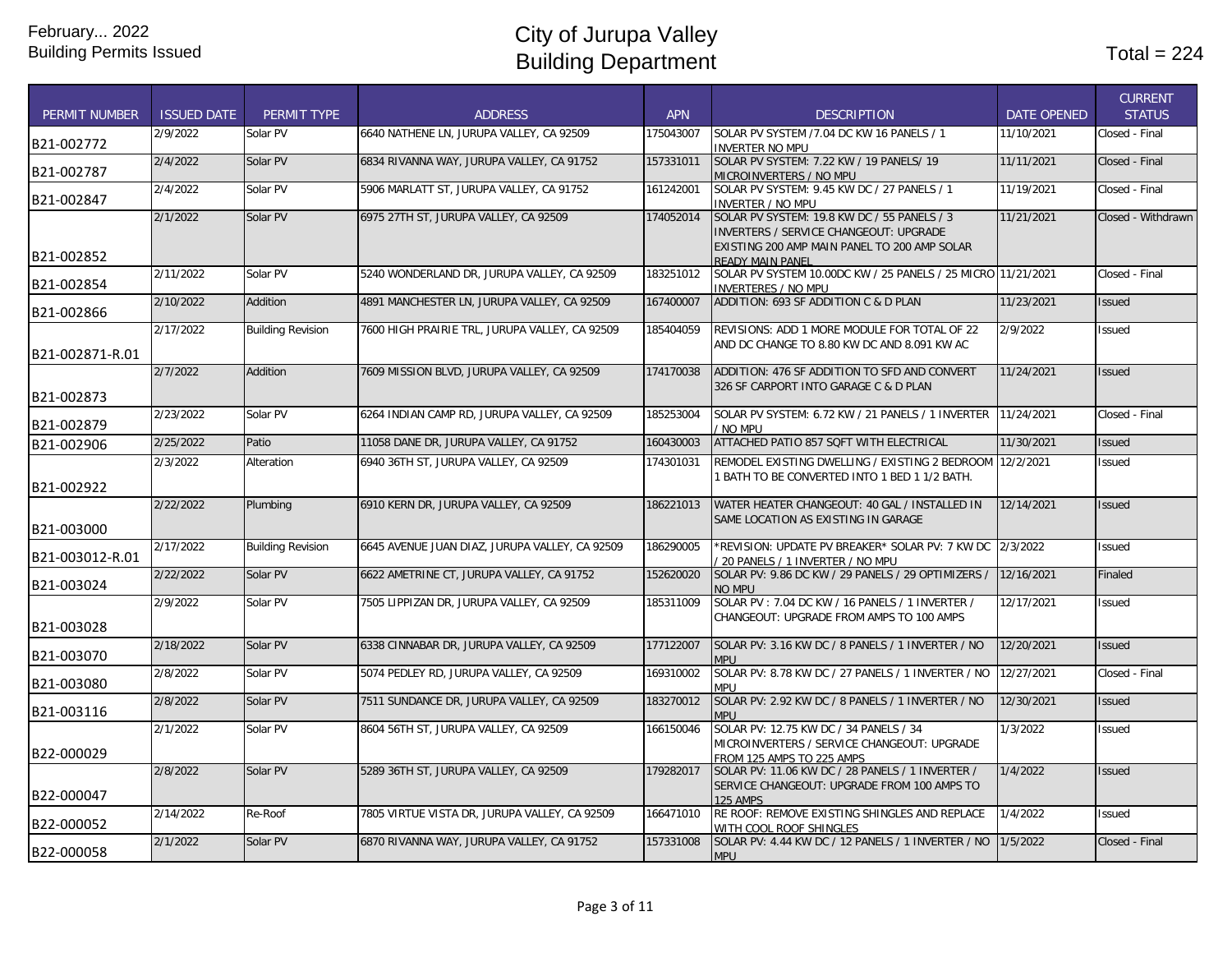| <b>PERMIT NUMBER</b> | <b>ISSUED DATE</b> | PERMIT TYPE         | <b>ADDRESS</b>                                 | <b>APN</b> | <b>DESCRIPTION</b>                                                                                                                     | <b>DATE OPENED</b> | <b>CURRENT</b><br><b>STATUS</b> |
|----------------------|--------------------|---------------------|------------------------------------------------|------------|----------------------------------------------------------------------------------------------------------------------------------------|--------------------|---------------------------------|
|                      | 2/18/2022          | New Building        | 9475 RANCHO JURUPA DR, JURUPA VALLEY, CA 92509 | 000000002  | SINGLE FAMILY DWELLING AND ATTACHED GARAGE -<br>TRACT 36823 - LOT 64 - PHASE 11 - PLAN S760 - 2,610<br>SF - REF MASTER PLAN B20-001716 | 1/11/2022          | Issued                          |
| B22-000080           |                    |                     |                                                |            |                                                                                                                                        |                    |                                 |
| B22-000081           | 2/18/2022          | New Building        | 9487 RANCHO JURUPA DR, JURUPA VALLEY, CA 92509 | 000000002  | SINGLE FAMILY DWELLING AND ATTACHED GARAGE -<br>TRACT 36823 - LOT 65 - PHASE 11 - PLAN S22D -<br>2.289SF - REF MASTER PLAN B20-001716  | 1/11/2022          | <b>Issued</b>                   |
| B22-000082           | 2/18/2022          | New Building        | 9499 RANCHO JURUPA DR, JURUPA VALLEY, CA 92509 | 000000002  | SINGLE FAMILY DWELLING AND ATTACHED GARAGE -<br>TRACT 36823 - LOT 66 - PHASE 11 - PLAN S24P -2,493<br>SF - REF MASTER PLAN B20-001716  | 1/11/2022          | <b>Issued</b>                   |
|                      | 2/18/2022          | New Building        | 6276 BARB ST, JURUPA VALLEY, CA 92509          | 000000002  | SINGLE FAMILY DWELLING AND ATTACHED GARAGE -                                                                                           | 1/11/2022          | <b>Issued</b>                   |
| B22-000083           |                    |                     |                                                |            | TRACT 36823 - LOT 61 - PHASE 12 - PLAN S22D -<br>2,289SF - REF MASTER PLAN B20-001716                                                  |                    |                                 |
| B22-000084           | 2/18/2022          | New Building        | 6288 BARB ST, JURUPA VALLEY, CA 92509          | 000000002  | SINGLE FAMILY DWELLING AND ATTACHED GARAGE -<br>TRACT 36823 - LOT 62 - PHASE 12 - PLAN S760 - 2,610<br>SF - REF MASTER PLAN B20-001716 | 1/11/2022          | Issued                          |
|                      | 2/18/2022          | New Building        | 6300 BARB ST. JURUPA VALLEY. CA 92509          | 000000002  | SINGLE FAMILY DWELLING AND ATTACHED GARAGE -                                                                                           | 1/11/2022          | <b>Issued</b>                   |
| B22-000085           |                    |                     |                                                |            | TRACT 36823 - LOT 63 - PHASE 12 - PLAN S22D - 2,289<br>SF - REF MASTER PLAN B20-001716                                                 |                    |                                 |
|                      | 2/18/2022          | New Building        | 6289 BARB ST, JURUPA VALLEY, CA 92509          | 000000002  | SINGLE FAMILY DWELLING AND ATTACHED GARAGE -                                                                                           | 1/11/2022          | <b>Issued</b>                   |
|                      |                    |                     |                                                |            | TRACT 36823 - LOT 67 - PHASE 12 - PLAN S760 - 2,610<br>SF - REF MASTER PLAN B20-001716                                                 |                    |                                 |
| B22-000086           |                    |                     |                                                |            |                                                                                                                                        |                    |                                 |
| B22-000088           | 2/18/2022          | <b>New Building</b> | 6277 BARB ST, JURUPA VALLEY, CA 92509          | 000000002  | SINGLE FAMILY DWELLING AND ATTACHED GARAGE -<br>TRACT 36823 - LOT 68 - PHASE 12 - PLAN S22D - 2,289<br>SF - REF MASTER PLAN B20-001716 | 1/11/2022          | <b>Issued</b>                   |
|                      | 2/18/2022          | New Building        | 6252 BARB ST, JURUPA VALLEY, CA 92509          | 000000002  | SINGLE FAMILY DWELLING AND ATTACHED GARAGE -                                                                                           | 1/11/2022          | Issued                          |
|                      |                    |                     |                                                |            | TRACT 36823 - LOT 59 - PHASE 13 - PLAN S24P - 2,493<br>SF - REF MASTER PLAN B20-001716                                                 |                    |                                 |
| B22-000089           |                    |                     |                                                |            |                                                                                                                                        |                    |                                 |
| B22-000090           | 2/18/2022          | New Building        | 6264 BARB ST, JURUPA VALLEY, CA 92509          | 000000002  | SINGLE FAMILY DWELLING AND ATTACHED GARAGE -<br>TRACT 36823 - LOT 60 - PHASE 13 - PLAN S760 - 2,610<br>SF - REF MASTER PLAN B20-001716 | 1/11/2022          | <b>Issued</b>                   |
|                      | 2/18/2022          | New Building        | 6265 BARB ST, JURUPA VALLEY, CA 92509          | 000000002  | SINGLE FAMILY DWELLING AND ATTACHED GARAGE -                                                                                           | 1/11/2022          | Issued                          |
|                      |                    |                     |                                                |            | TRACT 36823 - LOT 69 - PHASE 13 - PLAN S760 - 2,610<br>SF - REF MASTER PLAN B20-001716                                                 |                    |                                 |
| B22-000091           | 2/18/2022          | <b>New Building</b> | 6253 BARB ST, JURUPA VALLEY, CA 92509          | 000000002  | SINGLE FAMILY DWELLING AND ATTACHED GARAGE -                                                                                           | 1/11/2022          | <b>Issued</b>                   |
|                      |                    |                     |                                                |            | TRACT 36823 - LOT 70 - PHASE 13 - PLAN S24P - 2,493<br>SF - REF MASTER PLAN B20-001716                                                 |                    |                                 |
| B22-000092           | 2/18/2022          |                     |                                                |            |                                                                                                                                        | 1/11/2022          |                                 |
|                      |                    | New Building        | 9461 VENETIAN WAY, JURUPA VALLEY, CA 92509     | 000000002  | SINGLE FAMILY DWELLING AND ATTACHED GARAGE -<br>TRACT 36823 - LOT 18 - PHASE 14 - PLAN S760 - 2,610<br>SF - REF MASTER PLAN B20-001716 |                    | Issued                          |
| B22-000094           |                    |                     |                                                |            |                                                                                                                                        |                    |                                 |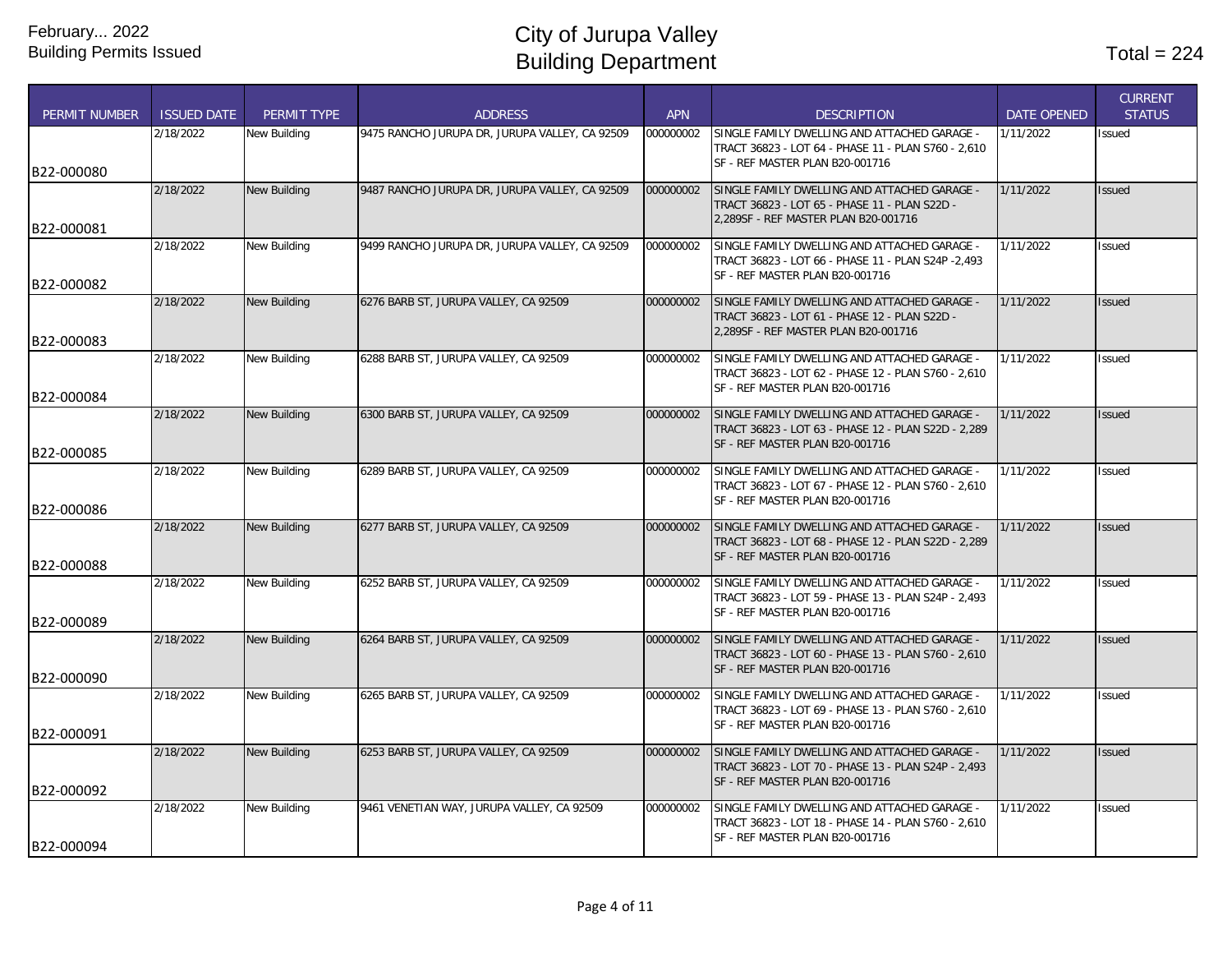| PERMIT NUMBER | <b>ISSUED DATE</b> | PERMIT TYPE         | <b>ADDRESS</b>                               | <b>APN</b> | <b>DESCRIPTION</b>                                                                                  | <b>DATE OPENED</b> | <b>CURRENT</b><br><b>STATUS</b> |
|---------------|--------------------|---------------------|----------------------------------------------|------------|-----------------------------------------------------------------------------------------------------|--------------------|---------------------------------|
|               | 2/18/2022          | <b>New Building</b> | 9449 VENETIAN WAY, JURUPA VALLEY, CA 92509   | 000000002  | SINGLE FAMILY DWELLING AND ATTACHED GARAGE -                                                        | 1/11/2022          | <b>Issued</b>                   |
|               |                    |                     |                                              |            | TRACT 36823 - LOT 19 - PHASE 14 - PLAN S24P - 2,493<br>SF - REF MASTER PLAN B20-001716              |                    |                                 |
| B22-000095    |                    |                     |                                              |            |                                                                                                     |                    |                                 |
|               | 2/18/2022          | <b>New Building</b> | 9437 VENETIAN WAY, JURUPA VALLEY, CA 92509   | 000000002  | SINGLE FAMILY DWELLING AND ATTACHED GARAGE -                                                        | 1/11/2022          | Issued                          |
|               |                    |                     |                                              |            | TRACT 36823 - LOT 20 - PHASE 14 - PLAN S760 - 2,610<br>SF - REF MASTER PLAN B20-001716              |                    |                                 |
| B22-000096    |                    |                     |                                              |            |                                                                                                     |                    |                                 |
|               | 2/18/2022          | <b>New Building</b> | 9425 VENETIAN WAY, JURUPA VALLEY, CA 92509   | 000000002  | SINGLE FAMILY DWELLING AND ATTACHED GARAGE -                                                        | 1/11/2022          | <b>Issued</b>                   |
|               |                    |                     |                                              |            | TRACT 36823 - LOT 21 - PHASE 14 - PLAN S24P - 2,493                                                 |                    |                                 |
| B22-000097    |                    |                     |                                              |            | SF - REF MASTER PLAN B20-001716                                                                     |                    |                                 |
|               | 2/18/2022          | <b>New Building</b> | 9413 VENETIAN WAY, JURUPA VALLEY, CA 92509   | 000000002  | SINGLE FAMILY DWELLING AND ATTACHED GARAGE -                                                        | 1/11/2022          | Issued                          |
|               |                    |                     |                                              |            | TRACT 36823 - LOT 22 - PHASE 15 - PLAN S22D - 2,289                                                 |                    |                                 |
| B22-000098    |                    |                     |                                              |            | SF - REF MASTER PLAN B20-001716                                                                     |                    |                                 |
|               | 2/18/2022          | <b>New Building</b> | 9401 VENETIAN WAY, JURUPA VALLEY, CA 92509   | 000000002  | SINGLE FAMILY DWELLING AND ATTACHED GARAGE -                                                        | 1/11/2022          | Issued                          |
|               |                    |                     |                                              |            | TRACT 36823 - LOT 23 - PHASE 15 - PLAN S24P - 2,493                                                 |                    |                                 |
| B22-000099    |                    |                     |                                              |            | SF - REF MASTER PLAN B20-001716                                                                     |                    |                                 |
|               | 2/18/2022          | <b>New Building</b> | 6238 ARDENNES ST, JURUPA VALLEY, CA 92509    | 000000002  | SINGLE FAMILY DWELLING AND ATTACHED GARAGE -                                                        | 1/11/2022          | Issued                          |
|               |                    |                     |                                              |            | TRACT 36823 - LOT 24 - PHASE 15 - PLAN S22D - 2,289                                                 |                    |                                 |
| B22-000100    |                    |                     |                                              |            | SF - REF MASTER PLAN B20-001716                                                                     |                    |                                 |
|               | 2/18/2022          | <b>New Building</b> | 6250 ARDENNES ST, JURUPA VALLEY, CA 92509    | 000000002  | SINGLE FAMILY DWELLING AND ATTACHED GARAGE -                                                        | 1/11/2022          | Issued                          |
|               |                    |                     |                                              |            | TRACT 36823 - LOT 25 - PHASE 16 - PLAN S22D - 2,289                                                 |                    |                                 |
| B22-000101    |                    |                     |                                              |            | SF - REF MASTER PLAN B20-001716                                                                     |                    |                                 |
|               | 2/18/2022          | <b>New Building</b> | 6262 ARDENNES ST, JURUPA VALLEY, CA 92509    | 000000002  | SINGLE FAMILY DWELLING AND ATTACHED GARAGE -                                                        | 1/11/2022          | <b>Issued</b>                   |
|               |                    |                     |                                              |            | TRACT 36823 - LOT 26 - PHASE 16 - PLAN S760 - 2,610                                                 |                    |                                 |
| B22-000102    |                    |                     |                                              |            | SF - REF MASTER PLAN B20-001716                                                                     |                    |                                 |
|               | 2/18/2022          | <b>New Building</b> | 6263 ARDENNES ST, JURUPA VALLEY, CA 9259     | 000000002  | SINGLE FAMILY DWELLING AND ATTACHED GARAGE -                                                        | 1/11/2022          | Issued                          |
|               |                    |                     |                                              |            | TRACT 36823 - LOT 57 - PHASE 16 - PLAN S24P - 2,493                                                 |                    |                                 |
|               |                    |                     |                                              |            | SF - REF MASTER PLAN B20-001716                                                                     |                    |                                 |
| B22-000103    |                    |                     |                                              |            |                                                                                                     |                    |                                 |
|               | 2/18/2022          | <b>New Building</b> | 6251 ARDENNES ST, JURUPA VALLEY, CA 92509    | 000000002  | SINGLE FAMILY DWELLING AND ATTACHED GARAGE -<br>TRACT 36823 - LOT 58 - PHASE 16 - PLAN S22D - 2,289 | 1/11/2022          | <b>Issued</b>                   |
|               |                    |                     |                                              |            | SF - REF MASTER PLAN B20-001716                                                                     |                    |                                 |
| B22-000104    |                    |                     |                                              |            |                                                                                                     |                    |                                 |
| B22-000110    | 2/16/2022          | Solar PV            | 5273 QUAPAW WAY, JURUPA VALLEY, CA 92509     | 181344007  | SOLAR PV: 6.08 KW DC / 16 PANELS / 16<br>MICROINVERTERS / NO MPU                                    | 1/11/2022          | <b>Issued</b>                   |
|               | 2/1/2022           | Solar PV            | 3660 DALY AVE, JURUPA VALLEY, CA 92509       | 179292038  | SOLAR PV SYSTEM: 7.66 DC KW / 21 PANELS / 1                                                         | 1/17/2022          | Issued                          |
| B22-000132    |                    |                     |                                              |            | <b>INVERTER CHANGEOUT: 100 AMPS TO 200 AMPS</b>                                                     |                    |                                 |
| B22-000144    | 2/2/2022           | Solar PV            | 2834 AZTEC DR, JURUPA VALLEY, CA 92509       | 177292037  | SOLAR PV: 5.28 KW / 12 PANELS/ 12 MIRCO INVERTERS 1/18/2022                                         |                    | Closed - Final                  |
|               | 2/22/2022          | Solar PV            | 9659 BIRMINGHAM AVE, JURUPA VALLEY, CA 92509 | 167301003  | NO MPU<br>PV SOLAR / CHANGE OUT: 6.57 DC KW / 18 PANELS / I                                         | 1/18/2022          | Issued                          |
|               |                    |                     |                                              |            | INVERTER / CHANGEOUT : UPGRADE FROM 125 AMPS                                                        |                    |                                 |
| B22-000145    |                    |                     |                                              |            | TO 225 AMPS / 1 BATTERY TESLA BACKUP.                                                               |                    |                                 |
|               | 2/7/2022           | Solar PV            | 3921 BOULDER DR, JURUPA VALLEY, CA 92509     | 174393018  | PV SOLAR: 9.2 DC KW / 7.6 AC KW / 23 PANELS /                                                       | 1/19/2022          | <b>Issued</b>                   |
| B22-000146    |                    |                     |                                              |            | <b>INVERTERS / 1 BATTERY BACKUP / NO MPU</b>                                                        |                    |                                 |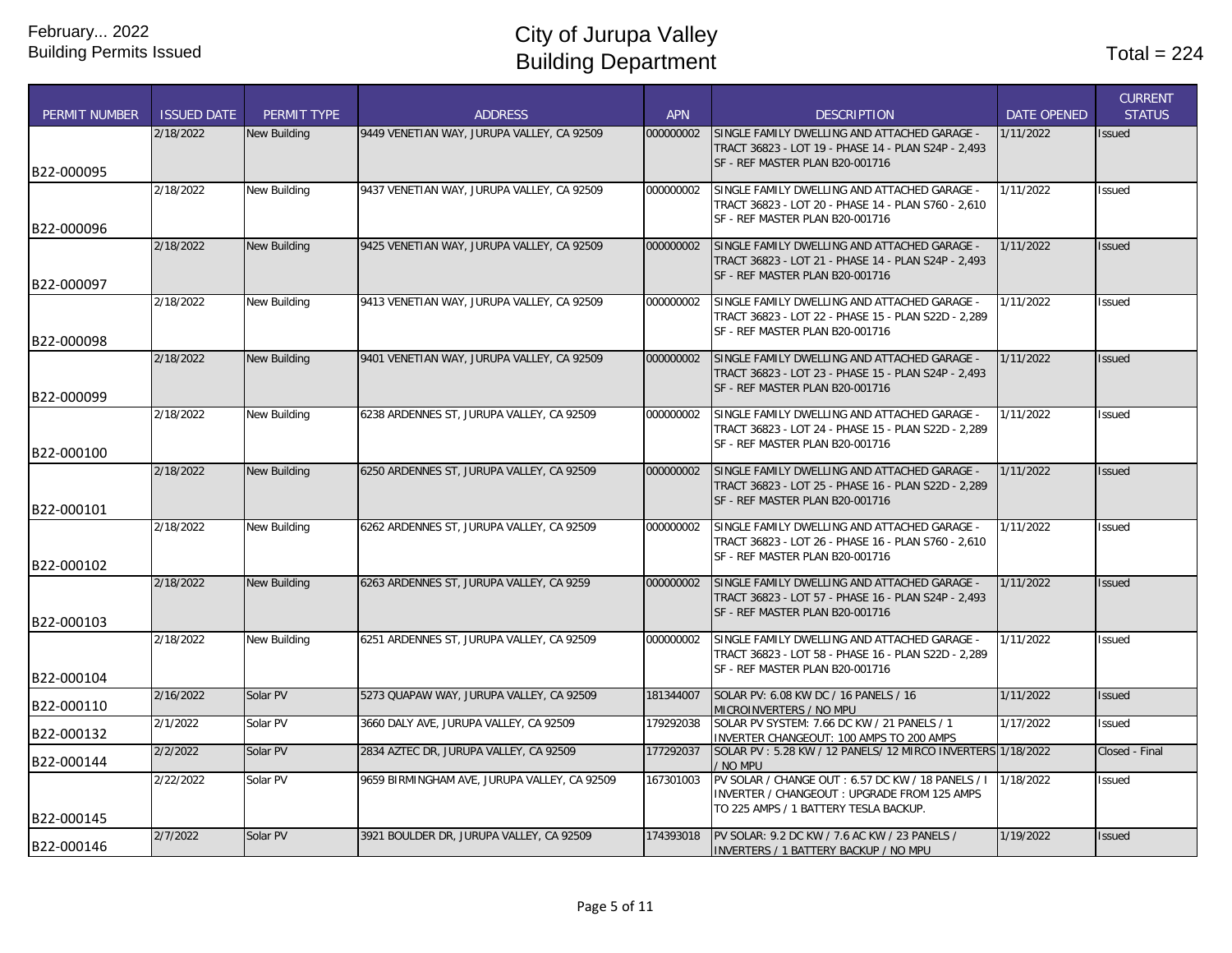| <b>PERMIT NUMBER</b> | <b>ISSUED DATE</b> | PERMIT TYPE | <b>ADDRESS</b>                                  | <b>APN</b> | <b>DESCRIPTION</b>                                                                                                                 | <b>DATE OPENED</b> | <b>CURRENT</b><br><b>STATUS</b> |
|----------------------|--------------------|-------------|-------------------------------------------------|------------|------------------------------------------------------------------------------------------------------------------------------------|--------------------|---------------------------------|
| B22-000153           | 2/23/2022          | Solar PV    | 4759 VILLA WOODS DR, JURUPA VALLEY, CA 92509    | 166311008  | SOLAR PV SYSTEM: 8.50 DC KW / 25 PANELS / 1<br>INVERTER CHANGEOUT: 120 AMPS TO 125 AMPS                                            | 1/19/2022          | <b>Issued</b>                   |
| B22-000159           | 2/1/2022           | Solar PV    | 9227 59TH ST, JURUPA VALLEY, CA 92509           | 165210021  | SOLAR PV SYSTEM: 2.80 DC KW / 8 PANELS / 8 MICRO<br><b>INVERTERS / NO MPU</b>                                                      | 1/20/2022          | <b>Issued - Revisions</b>       |
| B22-000163           | 2/3/2022           | Solar PV    | 11685 PANSY PL, JURUPA VALLEY, CA 91752         | 160300010  | SOLAR PV: 4.56 DC KW / 12 PANELS / 12 MICRO<br><b>INVERTERS / NO MPU</b>                                                           | 1/20/2022          | Closed - Final                  |
| B22-000172           | 2/8/2022           | Solar PV    | 6881 SUNDOWN DR, JURUPA VALLEY, CA 92509        | 182442001  | SOLAR PV SYSTEM: 7.90 KW DC / 20 MODULES / 1<br><b>INVERTER</b>                                                                    | 1/21/2022          | <b>Issued</b>                   |
| B22-000173           | 2/4/2022           | Solar PV    | 6833 EBRO CT. JURUPA VALLEY. CA 91752           | 157260019  | SOLAR PV SYSTEM: 16 PANELS / 6.08 DC KW / 16<br>MICRO INVERTERS / NO MPU                                                           | 1/24/2022          | Closed - Final                  |
| B22-000177           | 2/22/2022          | Solar PV    | 6740 NADEAU LN, JURUPA VALLEY, CA 92509         | 175072001  | SOLAR PV SYSTEM / SERVICE CHANGEOUT: 11.63 DC<br>KW / 31 PANELS / 31 MIRCO INVERTERS / NEW MAIN<br>PANEL UPGRADE 225 BUSS BAR AMPS | 1/24/2022          | <b>Issued</b>                   |
| B22-000183           | 2/15/2022          | Solar PV    | 11635 PAMPUS DR, JURUPA VALLEY, CA 91752        | 160220041  | SOLAR PV SYSTEM: 6.00 KW DC / 15 PANELS / 15<br><b>INVERTERS / NO MPU</b>                                                          | 1/25/2022          | Issued                          |
| B22-000188           | 2/9/2022           | Solar PV    | 6095 LUCRETIA AVE, JURUPA VALLEY, CA 91752      | 160171007  | SOLAR PV SYSTEM / SERVICE CHANGEOUT: 10.53 DC<br>KW / 27 PANELS / 27 INVERETERS / SERVICE CHANGE<br>OUT 200 AMPS TO 225 AMPS       | 1/25/2022          | <b>Issued</b>                   |
| B22-000192           | 2/3/2022           | Solar PV    | 6054 FELSPAR ST, JURUPA VALLEY, CA 92509        | 165111014  | SOLAR PV SYSTEM / SERVICE CHANGEOUT 6.205KW DC<br>/ 17 PANELS / 1 INVERTER SERVICE CHANGEOUT AMPS<br><b>TO 225 AMPS</b>            | 1/26/2022          | <b>Issued</b>                   |
| B22-000196           | 2/3/2022           | Addition    | 1762 PRODUCTION CIR, JURUPA VALLEY, CA 92509    | 175270031  | ADDITION: 392 SF MACHINE ROOM ADDITION<br>(ORIGINAL PERMIT 2015-08287 EXPIRED) C & D PLAN                                          | 1/26/2022          | <b>Issued</b>                   |
| B22-000200           | 2/3/2022           | Re-Roof     | 3108 TAMARACK WAY, JURUPA VALLEY, CA 91752      | 156291008  | RE ROOF: REMOVE EXISTING SHINGELS AND REPLACE<br>WITH COOL ROOF SHINGLES                                                           | 1/26/2022          | Closed - Final                  |
| B22-000259           | 2/15/2022          | Solar PV    | 4704 TEASDALE AVE, JURUPA VALLEY, CA 92509      | 183412001  | SOLAR PV / CHANGEOUT: 12.07 DC KW / 9 PANELS / 1<br>INVERTER / CHANGEOUT: 125AMPS TO 225 AMPS                                      | 1/28/2022          | <b>Issued</b>                   |
| B22-000260           | 2/18/2022          | Solar PV    | 9249 DARREN CIR, JURUPA VALLEY, CA 92509        | 170360048  | SOLAR PV: 3.16DC KW / 8 PANELS / 1 INVERTER / NO<br><b>MPU</b>                                                                     | 1/28/2022          | <b>Issued</b>                   |
| B22-000268           | 2/15/2022          | Solar PV    | 6856 CACHE WAY, JURUPA VALLEY, CA 91752         | 157320017  | SOLAR PV: 4.44 DC KW / 3.99 AC KW / 12 PANELS / 1<br><b>INVERTER / NO MPU</b>                                                      | 1/31/2022          | Closed - Final                  |
| B22-000271           | 2/9/2022           | Solar PV    | 3883 IRON MOUNTAIN CIR, JURUPA VALLEY, CA 92509 | 174393057  | SOLAR PV SYSTEM: 5.53 DC KW / 13 PANELS / 1<br><b>INVERTER / NO MPU</b>                                                            | 1/31/2022          | Finaled                         |
| B22-000272           | 2/1/2022           | Solar PV    | 6257 FERDINAND ST, JURUPA VALLEY, CA 92509      | 000000002  | SOLAR PV: 4.90 KW DC / 14 PANELS / 14<br>MICROINVERTERS - REF MASTER PLAN CHECK B21-<br>000503                                     | 1/31/2022          | <b>Issued</b>                   |
| B22-000274           | 2/1/2022           | Solar PV    | 6269 FERDINAND ST, JURUPA VALLEY, CA 92509      | 000000002  | SOLAR PV: 4.90 KW DC / 14 PANELS / 14<br>MICROINVERTERS - REF MASTER PLAN CHECK B21-<br>000503                                     | 1/31/2022          | <b>Issued</b>                   |
| B22-000275           | 2/1/2022           | Solar PV    | 6268 FERDINAND ST, JURUPA VALLEY, CA 92509      | 000000002  | SOLAR PV: 4.90 KW DC / 14 PANELS / 14<br><b>MICROINVERTERS - REF MASTER PLAN CHECK B21-</b><br>000503                              | 1/31/2022          | <b>Issued</b>                   |
| B22-000276           | 2/1/2022           | Solar PV    | 6256 FERDINAND ST. JURUPA VALLEY. CA 92509      | 000000002  | SOLAR PV: 4.20 KW DC / 12 PANELS / 12<br>MICROINVERTERS - REF MASTER PLAN CHECK B21-<br>000503                                     | 1/31/2022          | <b>Issued</b>                   |
| B22-000281           | 2/1/2022           | Re-Roof     | 2091 RORIMER DR, JURUPA VALLEY, CA 92509        | 175251004  | RE ROOF: REMOVE EXISTING 13 CONCRETE TILES,<br>REPLACE UNDERLAYMENT PAPER, AND RE-LAY<br><b>EXSITING 13 CONCRETE TILES</b>         | 2/1/2022           | Finaled                         |
| B22-000282           | 2/9/2022           | Solar PV    | 4546 PRAIRIE VIEW DR, JURUPA VALLEY, CA 92509   | 171250006  | SOLAR PV: 5.65 DC KW / 16 PANELS / 1 INVERTER / NO 2/1/2022<br><b>MPU</b>                                                          |                    | Issued                          |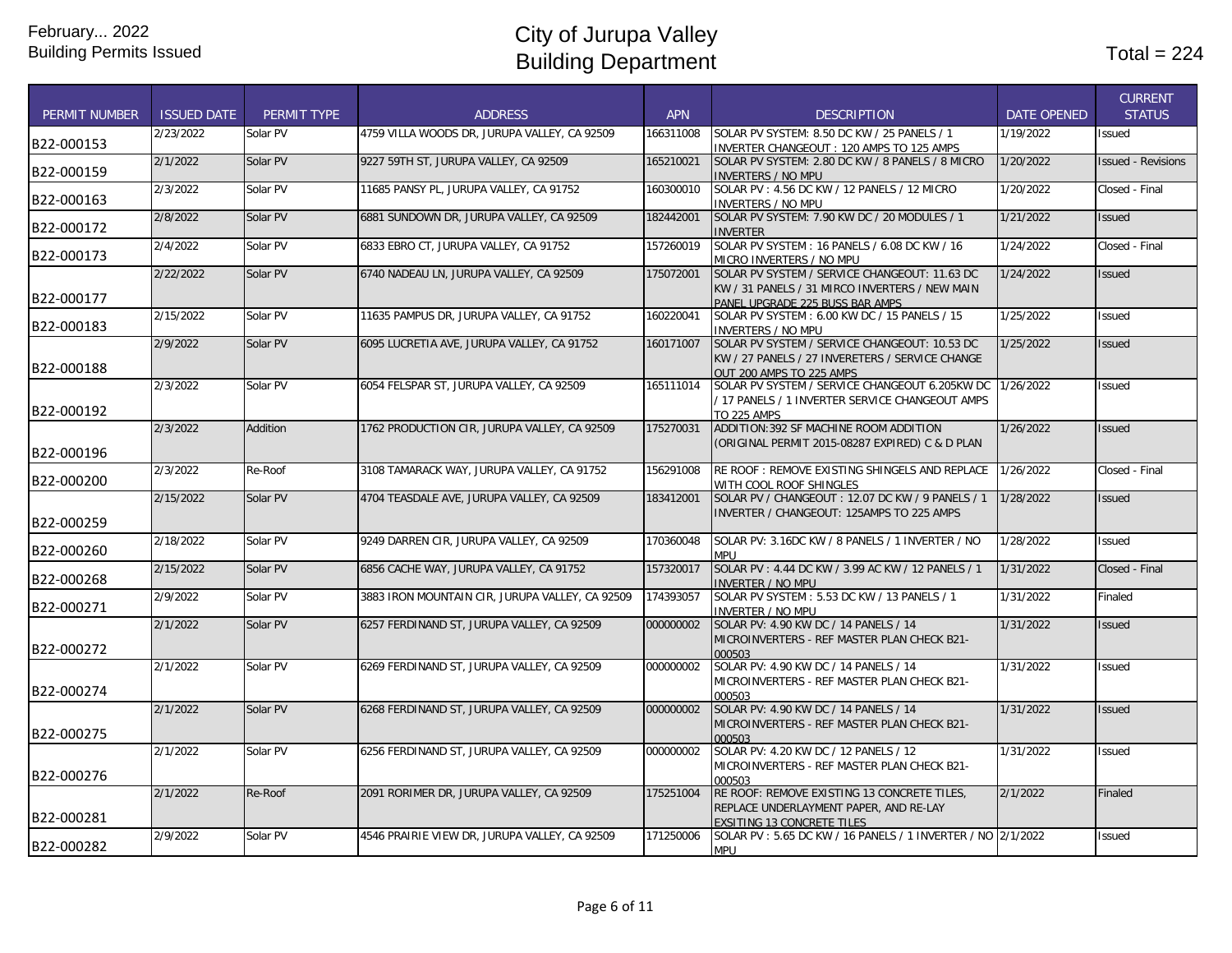| <b>PERMIT NUMBER</b> | <b>ISSUED DATE</b> | PERMIT TYPE         | <b>ADDRESS</b>                                                          | <b>APN</b> | <b>DESCRIPTION</b>                                                                                                                                                                                                | <b>DATE OPENED</b> | <b>CURRENT</b><br><b>STATUS</b> |
|----------------------|--------------------|---------------------|-------------------------------------------------------------------------|------------|-------------------------------------------------------------------------------------------------------------------------------------------------------------------------------------------------------------------|--------------------|---------------------------------|
| B22-000283           | 2/1/2022           | Mechanical          | 4607 PLAZA LN. #E. JURUPA VALLEY. CA 92509                              | 182341011  | <b>INSTALL DUCTLESS MINI SPLIT UNITS</b>                                                                                                                                                                          | 2/1/2022           | <b>Issued</b>                   |
| B22-000284           | 2/1/2022           | Mechanical          | 4607 PLAZA LN, #F, JURUPA VALLEY, CA 92509                              | 182341011  | INSTALL DUCTLESS MINI SPLIT UNIT                                                                                                                                                                                  | 2/1/2022           | Issued                          |
| B22-000285           | 2/1/2022           | Pool-Spa            | 3977 STONEHEDGE DR, JURUPA VALLEY, CA 92509                             | 182451010  | POOL AND SPA WITH GAS AND ELECTRICAL WITH SLIDE 2/1/2022                                                                                                                                                          |                    | <b>Issued</b>                   |
|                      | 2/1/2022           | Patio               | 6522 JUNE MOUNTAIN WAY, JURUPA VALLEY, CA 92509                         | 177392006  | PATIO COVER: 378 SF ATTACHED ALUMAWOOD PATIO                                                                                                                                                                      | 2/1/2022           | Closed - Final                  |
| B22-000287           |                    |                     |                                                                         |            | COVER WITH 10 LED LIGHTS, 4 GFCI PLUGS                                                                                                                                                                            |                    |                                 |
| B22-000288           | 2/24/2022          | Solar PV            | 6533 ETIWANDA AVE, JURUPA VALLEY, CA 91752                              | 157171013  | SOLAR PV: 12.41 DC KW / 34 PANELS / 1 INVERTER /<br>NEW MPU 225 AMP                                                                                                                                               | 2/1/2022           | <b>Issued</b>                   |
| B22-000290           | 2/1/2022           | <b>Fence Permit</b> | 9520 STIRRUP ST, JURUPA VALLEY, CA 92509                                | 162262003  | BLOCK WALL: 79 LF BLOCK WALL 6FT HIGH<br>FREESTANDING, 141.93 LF 3.5 FT HIGH W/ TBD<br>MATERIAL ATOP FREESTANDING BLOCK WALL AND (17)<br>PILASTERS TO CITY STANDARD, 4 6' HIGH 7' WIDE<br>INWARD SWING GATE DOORS | 2/1/2022           | Issued                          |
| B22-000291           | 2/17/2022          | Solar PV            | 11095 WHEATFIELD CT, JURUPA VALLEY, CA 91752                            | 160503027  | SOLAR PV SYSTEM: 4.07 DC KW / 11 PANELS / 1<br><b>INVERTER / NO MPU</b>                                                                                                                                           | 2/1/2022           | Closed - Final                  |
| B22-000292           | 2/15/2022          | Solar PV            | 11588 PETUNIA CT, JURUPA VALLEY, CA 91752                               | 160300021  | SOALR PV: 5.92 DC KW/ 5.43 AC KW / 16 PANELS / 1<br><b>INVERTER / NO MPU</b>                                                                                                                                      | 2/1/2022           | Closed - Final                  |
| B22-000293           | 2/17/2022          | Solar PV            | 11810 SANDERLING WAY, JURUPA VALLEY, CA 91752                           | 160362007  | SOLAR PV: 7.03 DC KW /19 PANELS / 1 INVERTER / NO<br><b>MPU</b>                                                                                                                                                   | 2/1/2022           | <b>Issued</b>                   |
| B22-000294           | 2/2/2022           | Plumbing            | 9274 63RD ST, JURUPA VALLEY, CA 92509                                   | 163050007  | INSTALLATION OF NEW 4" DUAL SWEEP CLEAN OUT<br>FOR SEWER IN FRONT YARD                                                                                                                                            | 2/2/2022           | Finaled                         |
| B22-000296           | 2/15/2022          | Plumbing            | 5784 JENSEN RANCH RD, JURUPA VALLEY, CA 92509                           | 181293004  | WATER HEATER CHANGOUT: 40 GALLONS SAME<br><b>LOCATON IN THE GARAGE</b>                                                                                                                                            | 2/2/2022           | <b>Issued</b>                   |
| B22-000298           | 2/2/2022           | Pool-Spa            | 6208 DOWNEY ST, JURUPA VALLEY, CA 92509                                 | 163021001  | POOL AND SPA WITH GAS AND ELECTRIC / (2) FIRE<br><b>BOWLS PER PLAN</b>                                                                                                                                            | 2/2/2022           | Issued                          |
| B22-000300           | 2/2/2022           | Patio               | 5543 MOLINO WAY, JURUPA VALLEY, CA 92509                                | 181053024  | PATIO COVER: 360 SF ATTACHED PER CITY STANDARD<br>NO ELECTRICAL                                                                                                                                                   | 2/2/2022           | <b>Issued</b>                   |
| B22-000303           | 2/2/2022           | Plumbing            | 5760 POLARIS CT, JURUPA VALLEY, CA 91752                                | 160071026  | WATER HEATER CHANGEOUT: 50GAL / INSTALLED IN<br>SAME LOCATION AS EXISTING IN GARAGE / REPIPE 3/4"<br>COPPER TYPE K (9) FIXTURES AND (4) HOUSE BIBES                                                               | 2/2/2022           | Closed - Final                  |
| B22-000304           | 2/2/2022           | Re-Roof             | 3200 PONTIAC AVE, JURUPA VALLEY, CA 92509                               | 179083002  | REROOF; REMOVE EXISITING SHINGLES AND REPLACE<br>WITH COOL ROOF                                                                                                                                                   | 2/2/2022           | Closed - Final                  |
| B22-000307           | 2/2/2022           | Miscellaneous       | 1750 AGUA MANSA / ADDRESS IS NOT REGISTERED,<br>JURUPA VALLEY, CA 92509 | 175190019  | SPECIAL INSPECTION: INSPECTION TO VERIFY ALL<br>EQUIPTMENT HAS BEEN RE-CERTIFIED AND IN<br>OPERATING ORDER                                                                                                        | 2/2/2022           | Finaled                         |
| B22-000308           | 2/28/2022          | Solar PV            | 4604 RIDGE POINT WAY, JURUPA VALLEY, CA 92509                           | 183500008  | SOLAR PV / SERVICE CHANGEOUT: 12.07 DC KW / 34<br>PANELS / 2 INVERTERS / CHANGEOUT: AMPS TO 200<br><b>AMPS</b>                                                                                                    | 2/3/2022           | <b>Issued</b>                   |
|                      | 2/10/2022          | Mechanical          | 5485 MONTERO RD, JURUPA VALLEY, CA 92509                                | 186060041  | HVAC CHANGEOUT: 3 TON 36k BTU'S INSTALLED SAME<br>LOCATION AS EXISTING IN ATTIC WITH DUCT WORK                                                                                                                    | 2/3/2022           | Issued                          |
| B22-000309           |                    |                     |                                                                         |            |                                                                                                                                                                                                                   |                    |                                 |
| B22-000311           | 2/15/2022          | Mechanical          | 4878 NEWCASTLE ST, JURUPA VALLEY, CA 92509                              | 167122004  | HVAC: WALL FURNACE IN LIVINGROOM LIKE FOR LIKE<br>SAME LOCATION                                                                                                                                                   | 2/3/2022           | <b>Issued</b>                   |
| B22-000312           | 2/4/2022           | Patio               | 4725 VIAGGIO CIR, JURUPA VALLEY, CA 92509                               | 183310036  | PATIO COVER: 504 SF ATTACHED, CITY STANDARD 18' X 2/4/2022<br><b>28' NO ELECTRICAL</b>                                                                                                                            |                    | Issued                          |
| B22-000316           | 2/22/2022          | Mechanical          | 8229 WHISPERING TREE DR, JURUPA VALLEY, CA 92509                        | 166263027  | HVAC CHANGEOUT: 4 TONS / 48 K BTUS / INSTALLED IN 2/4/2022<br>THE SAME LOCATION AS EXISTING ON LEFT SIDE OF<br>HOUSE.                                                                                             |                    | <b>Issued</b>                   |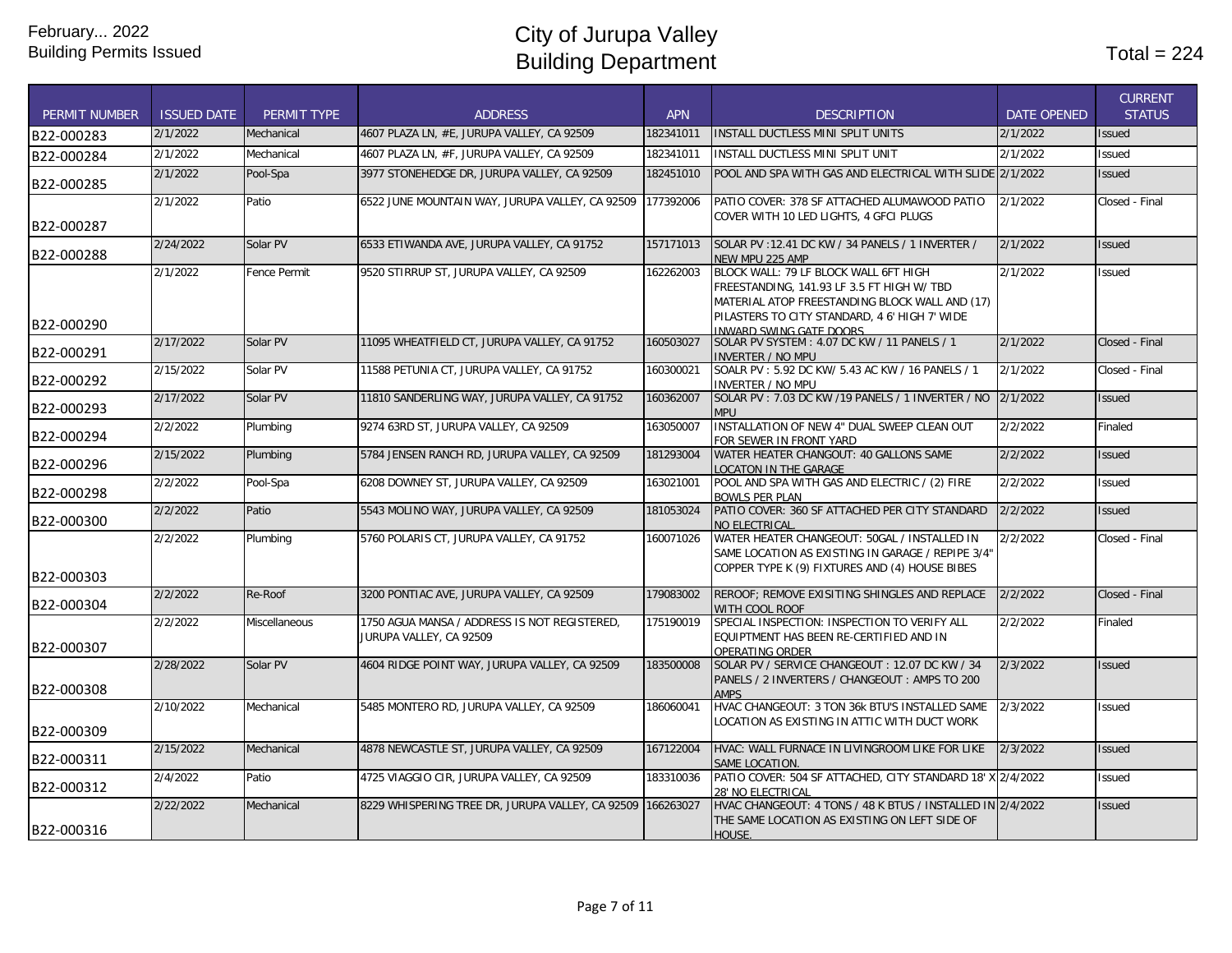| <b>PERMIT NUMBER</b> | <b>ISSUED DATE</b> | PERMIT TYPE         | <b>ADDRESS</b>                                 | <b>APN</b> | <b>DESCRIPTION</b>                                                                                 | <b>DATE OPENED</b> | <b>CURRENT</b><br><b>STATUS</b> |
|----------------------|--------------------|---------------------|------------------------------------------------|------------|----------------------------------------------------------------------------------------------------|--------------------|---------------------------------|
| B22-000318           | 2/17/2022          | Solar PV            | 11940 SOLITAIRE CT, JURUPA VALLEY, CA 91752    | 152361016  | SOLAR PV: 6.29 DC KW / 17 PANELS / 1 INVERTER/ NO<br>MPU                                           | 2/4/2022           | Finaled                         |
| B22-000319           | 2/15/2022          | Solar PV            | 11045 GREEN MEADOW LN, JURUPA VALLEY, CA 91752 | 160501014  | SOLAR PV SYSTEM /3.55 DC KW / 10 PANELS / 1<br><b>INVERTER / NO MPU</b>                            | 2/7/2022           | <b>Issued</b>                   |
|                      | 2/7/2022           | Addition            | 8735 56TH ST. JURUPA VALLEY. CA 92509          | 165282016  | REHABILATE 2004.39 SF OF FIRE DAMAGED HOME AND<br>ADD 757 SF TO SFD CARRING OVER PERMIT # 2011-    | 2/7/2022           | Issued                          |
| B22-000322           |                    |                     |                                                |            | 0546 THAT WAS EXPIRED AND NEEDING A FINAL                                                          |                    |                                 |
| B22-000323           | 2/16/2022          | Solar PV            | 9275 64TH ST, JURUPA VALLEY, CA 92509          | 163050035  | SOLAR PV: 16 PANELS / 5.20 DC KW / 1 NVERTER / NO<br><b>MPU</b>                                    | 2/7/2022           | Closed - Final                  |
| B22-000324           | 2/15/2022          | <b>Fence Permit</b> | 9880 MISSION BLVD, JURUPA VALLEY, CA 92509     | 170240030  | BLOCK WALL: 156 LF 6' HIGH FREESTANDING BLOCK<br>WALL TO CITY STANDARD                             | 2/7/2022           | <b>Issued</b>                   |
| B22-000325           | 2/9/2022           | Plumbing            | 11380 GEYSER DR, JURUPA VALLEY, CA 91752       | 160113029  | WATER HEATER CHANGEOUT: 40 GALLONS SAME<br>LOCATION IN GARAGE LIKE FOR LIKE                        | 2/7/2022           | Closed - Final                  |
| B22-000326           | 2/7/2022           | Re-Roof             | 6899 KERN DR, JURUPA VALLEY, CA 92509          | 186222005  | RE ROOF: HOUSE ONLY 1000 SF                                                                        | 2/7/2022           | Issued                          |
| B22-000327           | 2/15/2022          | Mechanical          | 5878 RIDGEVIEW AVE, JURUPA VALLEY, CA 91752    | 161191002  | HVAC CHANGEOUT 85K BTUS / LIKE FOR LIKE IN ATTIC 2/7/2022                                          |                    | <b>Issued</b>                   |
| IB22-000328          | 2/9/2022           | Electrical          | 9215 BIG MEADOW RD, JURUPA VALLEY, CA 92509    | 165271009  | SERVICE CHANGEOUT 100 AMPS TO 200 AMP. SAME<br>LOCATION.                                           | 2/7/2022           | Closed - Final                  |
| B22-000330           | 2/16/2022          | Solar PV            | 4864 MOUNT ABBOTT ST, JURUPA VALLEY, CA 92509  | 183376005  | SOLAR PV: 11 PANELS / 3.90DC KW / 1 INVERTER/ NO<br><b>MPU</b>                                     | 2/8/2022           | <b>Issued</b>                   |
| B22-000332           | 2/9/2022           | Miscellaneous       | 4761 EAGLE RIDGE CT, JURUPA VALLEY, CA 92509   | 183510041  | REHABLILITATE HOME: CONVERT GROW HOUSE BACK<br>TO ORIGINAL SINGLE FAMILY DWELLING                  | 2/8/2022           | <b>Issued</b>                   |
| B22-000334           | 2/8/2022           | Plumbing            | 6557 OWL CT. JURUPA VALLEY. CA 92509           | 183465013  | <b>INSTALL WATER PRESSURE REGULATOR 1 INCH</b>                                                     | 2/8/2022           | <b>Issued</b>                   |
| B22-000335           | 2/8/2022           | Plumbing            | 5786 VISTA DE ORO, JURUPA VALLEY, CA 92509     | 182322021  | <b>INSTALL 4 INCH CLEANOUT</b>                                                                     | 2/8/2022           | Closed - Final                  |
| B22-000336           | 2/8/2022           | <b>Fence Permit</b> | 7794 JAYHAWK DR, JURUPA VALLEY, CA 92509       | 183450011  | BLOCK WALL: 50 LF OF 5' TALL RETAINING PER CITY<br>STANDARD                                        | 2/8/2022           | <b>Issued</b>                   |
| B22-000354           | 2/15/2022          | Mechanical          | 4864 MOUNT ABBOTT ST, JURUPA VALLEY, CA 92509  | 183376005  | HVAC CHANGEOUT: 4 TONS, 64K BTU'S / INSTALLED IN 2/9/2022<br>SAME LOCATION AS EXISTING IN ATTIC.   |                    | <b>Issued</b>                   |
| B22-000355           | 2/9/2022           | Patio               | 11923 SOLITAIRE CT, JURUPA VALLEY, CA 91752    | 152361023  | PATIO COVER: 460 SF ATTACHED ALUMINUM WOOD<br>PATIO COVER WITH 3 FANS                              | 2/9/2022           | Closed - Final                  |
| B22-000356           | 2/15/2022          | Solar PV            | 9557 VENETIAN WAY, JURUPA VALLEY, CA 92509     | 000000002  | SOLAR PV: 4.9 KW DC / 14 PANELS / 14<br>MICROINVERTERS / REF MASTER SOLAR PLAN CHECK<br>B21-000503 | 2/9/2022           | <b>Issued</b>                   |
| B22-000358           | 2/15/2022          | Solar PV            | 9545 VENETIAN WAY, JURUPA VALLEY, CA 92509     | 000000002  | SOLAR PV: 4.2 KW DC / 12 PANELS / 12<br>MICROINVERTERS / REF MASTER B21-000503                     | 2/9/2022           | <b>Issued</b>                   |
| B22-000359           | 2/15/2022          | Solar PV            | 9533 VENETIAN WAY, JURUPA VALLEY, CA 92509     | 000000002  | SOLAR PV: 4.9 KW DC / 14 PANELS / 14<br>MICROINVERTERS / REF MASTER B21-000503                     | 2/9/2022           | <b>Issued</b>                   |
| B22-000360           | 2/15/2022          | Solar PV            | 9521 VENETIAN WAY, JURUPA VALLEY, CA 92509     | 000000002  | SOLAR PV: 4.9 KW DC / 14 PANELS / 14<br>MICROINVERTERS / REF MASTER B21-000503                     | 2/9/2022           | <b>Issued</b>                   |
| B22-000361           | 2/15/2022          | Solar PV            | 9509 VENETIAN WAY, JURUPA VALLEY, CA 92509     | 000000002  | SOLAR PV: 4.9 KW DC / 14 PANELS / 14<br>MICROINVERTERS / REF MASTER B21-000503                     | 2/9/2022           | <b>Issued</b>                   |
| B22-000362           | 2/15/2022          | Solar PV            | 9497 VENETIAN WAY, JURUPA VALLEY, CA 92509     | 000000002  | SOLAR PV: 4.9 KW DC / 14 PANELS / 14<br>MICROINVERTERS / REF MASTER B21-000503                     | 2/9/2022           | <b>Issued</b>                   |
| B22-000363           | 2/15/2022          | Solar PV            | 9485 VENETIAN WAY, JURUPA VALLEY, CA 92509     | 000000002  | SOLAR PV: 4.9 KW DC / 14 PANELS / 14<br>MICROINVERTERS / REF MASTER B21-000503                     | 2/9/2022           | <b>Issued</b>                   |
| B22-000364           | 2/15/2022          | Solar PV            | 9473 VENETIAN WAY, JURUPA VALLEY, CA 92509     | 000000002  | SOLAR PV: 4.9 KW DC / 14 PANELS / 14<br>MICROINVERTERS / REF MASTER B21-000503                     | 2/9/2022           | <b>Issued</b>                   |
| B22-000365           | 2/28/2022          | Solar PV            | 4701 NEWVILLE PL, JURUPA VALLEY, CA 92509      | 183414001  | SOLAR PV: 6.39 KW DC / 18 PANELS / 1 INVERTER / NO 2/10/2022<br><b>MPU</b>                         |                    | <b>Issued</b>                   |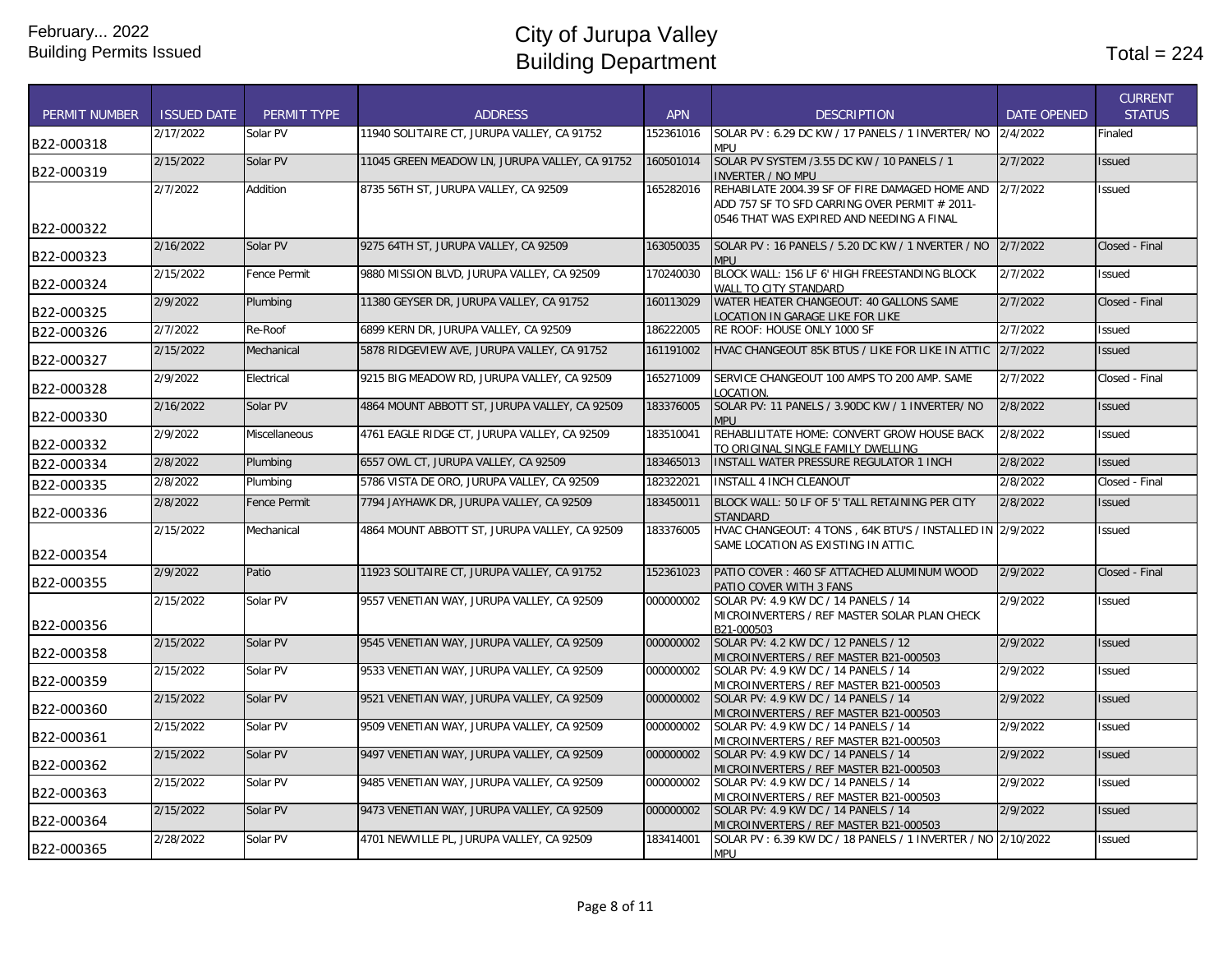| <b>PERMIT NUMBER</b> | <b>ISSUED DATE</b> | <b>PERMIT TYPE</b>   | <b>ADDRESS</b>                                | <b>APN</b> | <b>DESCRIPTION</b>                                                                                       | <b>DATE OPENED</b> | <b>CURRENT</b><br><b>STATUS</b>        |
|----------------------|--------------------|----------------------|-----------------------------------------------|------------|----------------------------------------------------------------------------------------------------------|--------------------|----------------------------------------|
| B22-000366           | 2/10/2022          | Alteration           | 4127 CONNING ST. #A. JURUPA VALLEY. CA 92509  | 170112010  | REHABILITATE HOME TO ADEQUATE LIVING<br>CONDITIONS PER INSPECTORS CORRECTIONS                            | 2/10/2022          | <b>Issued</b>                          |
| B22-000368           | 2/22/2022          | Solar PV             | 5235 35TH ST, JURUPA VALLEY, CA 92509         | 179281004  | SOLAR PV: 18 PANELS / 7.20 DC KW / NO MPU /<br>ADDING A SUBPANEL 125AMP                                  | 2/10/2022          | <b>Issued - Revisions</b><br>Submitted |
| B22-000371           | 2/14/2022          | Patio                | 9520 STIRRUP ST, JURUPA VALLEY, CA 92509      | 162262003  | PATIO COVER: 192 SF ATTACHED ALUMINUM WOOD<br>PATIO COVER WITH 4 LIGHTS                                  | 2/10/2022          | <b>Issued</b>                          |
| B22-000372           | 2/14/2022          | Patio                | 9520 STIRRUP ST, JURUPA VALLEY, CA 92509      | 162262003  | PATIO COVER: 256 SF DETAHCED ALUMINUM WOOD<br>PATIO WITH (4) LIGHTS (1) FAN (1) SWITCH AND (1)<br>OUTLET | 2/10/2022          | Issued                                 |
| B22-000373           | 2/10/2022          | Electrical           | 5475 24TH ST, JURUPA VALLEY, CA               |            | 178-330-018 ELECTRICAL: TEMPORARY POWER POLE                                                             | 2/10/2022          | Closed - Final                         |
| B22-000374           | 2/10/2022          | Patio                | 7029 ALMANDINE WAY, JURUPA VALLEY, CA 92509   | 174420008  | PATIO COVER: 700SF ATTACHED ALUMAWOOD<br>ENGINEERED PATIO COVER WITH 3 FANS TO BE<br>LEGALIZED           | 2/10/2022          | Closed - Final                         |
| B22-000375           | 2/23/2022          | Solar PV             | 4431 CESSNA ST, JURUPA VALLEY, CA 92509       | 181382010  | SOLAR PV SYSTEM: 20 PANELS / 8.00 DC KW 1<br><b>INVERTER / NO MPU</b>                                    | 2/10/2022          | <b>Issued</b>                          |
| B22-000378           | 2/11/2022          | Pool-Spa             | 9364 JURUPA RD, JURUPA VALLEY, CA 92509       | 167222015  | POOL / SPA: WITH GAS AND ELECTRICAL                                                                      | 2/11/2022          | <b>Issued</b>                          |
| B22-000379           | 2/22/2022          | Solar PV             | 4818 HELEN BELL WAY, JURUPA VALLEY, CA 91752  | 160430009  | SOLAR PV: 9.6 KW DC / 24 PANELS / 1 INVERTER / NO<br><b>MPU</b>                                          | 2/11/2022          | <b>Issued - Revisions</b><br>Submitted |
| B22-000380           | 2/11/2022          | Re-Roof              | 6220 BRIAN CIR, JURUPA VALLEY, CA 92509       | 163370027  | RE ROOF: REMOVE EXISITING TILE AND REPLACING<br>UNDERLAYMENT 40# FELT REUSING EXISTING TILE              | 2/11/2022          | Issued                                 |
| B22-000382           | 2/11/2022          | Electrical           | 3604 CAMPBELL ST, JURUPA VALLEY, CA 92509     | 173100002  | <b>METER RESET</b>                                                                                       | 2/11/2022          | Finaled                                |
| B22-000383           | 2/11/2022          | Re-Roof              | 4369 ESTRADA DR, JURUPA VALLEY, CA 92509      | 182121005  | REROOF: REMOVE EXISTING TOURCHDOWN AND<br>REPLOACE WITH TORCHDOWN HOUSE AND ATTACHED                     | 2/11/2022          | Issued                                 |
| B22-000384           | 2/22/2022          | Solar PV             | 7115 RASCAL CT, JURUPA VALLEY, CA 92509       | 185492003  | GARAGE ONLY.<br>SOLAR P V: 3.480 KW DC / 12 PANELS / 12<br>MICORVINVERTERS / NO MPU                      | 2/11/2022          | <b>Issued</b>                          |
| B22-000385           | 2/11/2022          | <b>Fence Permit</b>  | 5093 MARLATT ST, JURUPA VALLEY, CA 91752      | 159201004  | BLOCK WALL: 580 LF OF 6' TALL BLOCK AND 280 LF OF<br>3' BLOCK WITH 3' ATTACHED WROUGHT IRON              | 2/11/2022          | Issued                                 |
| B22-000393           | 2/14/2022          | Patio                | 4431 CESSNA ST, JURUPA VALLEY, CA 92509       | 181382010  | LEGALIZE PATIO COVER: 588 SF ATTACHED<br>ALUMAWOOD PATIO COVER WITH 8 LIGHTS AND 3<br><b>FANS</b>        | 2/14/2022          | Closed - Final                         |
| B22-000396           | 2/15/2022          | <b>Miscellaneous</b> | 11900 65TH ST. JURUPA VALLEY. CA 91752        | 152382017  | SPECIAL INVESTIGATION: FIRE TO ELECTRICAL PANEL.<br>GAS AND ELECTRICITY SHUT OFF AT HOME                 | 2/14/2022          | <b>Issued</b>                          |
| B22-000404           | 2/15/2022          | Mechanical           | 3282 MALIBU CREEK DR, JURUPA VALLEY, CA 92509 | 177431005  | MECHANICAL: 75 LF 3/4" POLYPIPE TO GAS FIRE PIT                                                          | 2/15/2022          | Closed - Final                         |
| B22-000406           | 2/23/2022          | Solar PV             | 5558 EVENINGSIDE LN, JURUPA VALLEY, CA 92509  | 166401030  | SOLAR PV: 11.360 KW DC / 11.246 KW AC / 32 PANELS,<br>1 INVERTER / NO MPU                                | 2/15/2022          | Issued                                 |
| B22-000407           | 2/15/2022          | Re-Roof              | 11630 ROUND TREE CT, JURUPA VALLEY, CA 91752  | 160183016  | RE ROOF: REMOVE EXISTING SHINGLES AND REPLACE<br>WITH COOL ROOF                                          | 2/15/2022          | Closed - Final                         |
| B22-000408           | 2/15/2022          | Pool-Spa             | 11160 NORTH STAR AVE, JURUPA VALLEY, CA 91752 | 160151034  | POOL ONLY: WITH ELECTRICAL ONLY                                                                          | 2/15/2022          | Issued                                 |
| B22-000410           | 2/15/2022          | <b>Miscellaneous</b> | 6507 ETIWANDA AVE, JURUPA VALLEY, CA 91752    | 157102015  | SPECIAL INSPECTION: REMOVE ILLEGAL STRUCTURE<br>AND UTILITIES                                            | 2/15/2022          | <b>Issued</b>                          |
| B22-000411           | 2/15/2022          | Demolition           | 3582 CRESTMORE RD, JURUPA VALLEY, CA 92509    | 179320043  | DEMO EXISTING HOUSE 897SQFT                                                                              | 2/15/2022          | Closed - Final                         |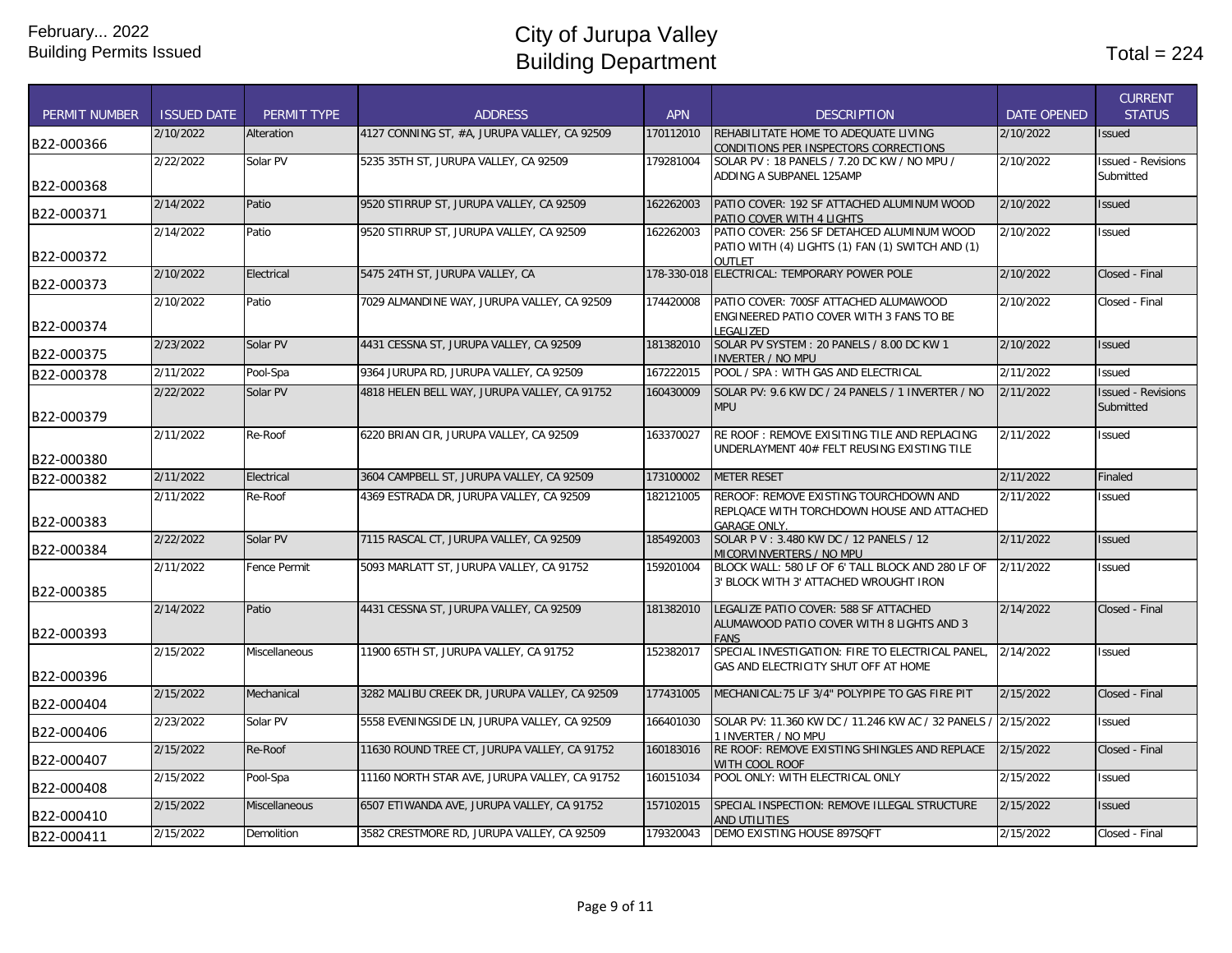| <b>PERMIT NUMBER</b> | <b>ISSUED DATE</b> | PERMIT TYPE         | <b>ADDRESS</b>                                | <b>APN</b> | <b>DESCRIPTION</b>                                                                                                                   | <b>DATE OPENED</b> | <b>CURRENT</b><br><b>STATUS</b> |
|----------------------|--------------------|---------------------|-----------------------------------------------|------------|--------------------------------------------------------------------------------------------------------------------------------------|--------------------|---------------------------------|
| B22-000413           | 2/15/2022          | Patio               | 11270 SIRIUS WAY, JURUPA VALLEY, CA 91752     | 160071049  | PATIO COVER: 480 SF ATTACHED WOOD PATIO COVER<br>TO BE LEGALIZED TO CITY STANDARD                                                    | 2/15/2022          | <b>Issued</b>                   |
| B22-000422           | 2/22/2022          | Mechanical          | 4837 LAUREL RIDGE DR, JURUPA VALLEY, CA 92509 | 183520011  | HVAC CHANGEOUT: (2) 5 TONS 80K BTU'S EACH, SPLIT<br><b>SYSTEM</b>                                                                    | 2/10/2022          | Issued                          |
| B22-000423           | 2/16/2022          | <b>Fence Permit</b> | 4275 VERNON AVE, JURUPA VALLEY, CA 92509      | 171261002  | BLOCK WALL 160 LFT, 6' HIGH RETAINING WALL                                                                                           | 2/16/2022          | <b>Issued</b>                   |
| B22-000425           | 2/16/2022          | Fence Permit        | 8099 MARTINGALE DR, JURUPA VALLEY, CA 92509   | 166511029  | BLOCK WALL: 15' LF 3'-6" HIGH FREE STANDING BLOCK<br>WALL / 160' 6' HIGH FREESTANDING BLOCK WALL PER<br>CITY STANDARD                | 2/16/2022          | Finaled                         |
| B22-000426           | 2/16/2022          | Electrical          | 5439 HACKNEY LN, JURUPA VALLEY, CA 92509      | 162040004  | SERVICE CHANGE: PANEL UPGRADE FROM 100 AMPS TO 2/16/2022<br>200 AMP                                                                  |                    | <b>Issued</b>                   |
| B22-000432           | 2/18/2022          | Re-Roof             | 4181 GOLDEN WEST AVE, JURUPA VALLEY, CA 92509 | 182083011  | RE ROOF: REMOVE EXISTING SHINGLES AND REPLACE<br>WITH COOL ROOF SHINGLES                                                             | 2/14/2022          | <b>Issued</b>                   |
| B22-000433           | 2/17/2022          | Mechanical          | 5790 NEWTON ST, JURUPA VALLEY, CA 92509       | 178134022  | HVAC CHANGE OUT: 3 TONS, 36K BTUS / INSTALLED IN 2/17/2022<br>SMAE LOCATION AS EXISITING ON SIDE OF HOUSE.                           |                    | <b>Issued</b>                   |
| B22-000434           | 2/17/2022          | Pool-Spa            | 6441 BIG BEND WAY, JURUPA VALLEY, CA 92509    |            | 000-000-003 POOL AND SPA WITH GAS AND ELECTRICAL                                                                                     | 2/17/2022          | Issued                          |
| B22-000435           | 2/17/2022          | Electrical          | 4408 AGATE ST, JURUPA VALLEY, CA 92509        | 171111004  | SERVICE CHANGEOUT: PANEL UPGRADE FROM 100AMPS 2/17/2022<br>TO TO 200 AMPS / INSTALLED IN THE SAME LOCATION<br><b>AS EXISTING</b>     |                    | <b>Issued</b>                   |
| B22-000443           | 2/24/2022          | Mechanical          | 4618 GLEN ST, JURUPA VALLEY, CA 92509         | 169350022  | HVAC CHANGEOUT: 3 TONS, 36K BTUS / INSTALLED IN 2/18/2022<br>SAME LOCATION AS EXISTING IN HALL                                       |                    | <b>Issued</b>                   |
| B22-000445           | 2/24/2022          | Plumbing            | 4618 GLEN ST, JURUPA VALLEY, CA 92509         | 169350022  | WATER HEATER CHANGEOUT: 40 GALLONS /<br>INSTALLED IN SAME LOCATION AS EXISITNG IN<br><b>OUTSIDE CLOSET</b>                           | 2/18/2022          | <b>Issued</b>                   |
| B22-000450           | 2/18/2022          | Pool-Spa            | 4703 RIDGE POINT WAY, JURUPA VALLEY, CA 92509 | 183510006  | POOL AND SPA WITH GAS AND ELECTRICAL / GAS LINE<br>FOR FIRE PIT / GAS AND ELECTRICAL FOR FURTURE BBQ                                 | 2/18/2022          | Issued                          |
| B22-000452           | 2/18/2022          | Patio               | 5040 CLEMATIS CT, JURUPA VALLEY, CA 91752     | 160281007  | PATIO COVER: 630 SF ATTACHED, ENGINEERED PATIO 2/18/2022<br>COVER WITH 8 LED LIGHTS, 4 LED POST LIGHT, 1<br><b>SWITCH, 2 OUTLETS</b> |                    | <b>Issued</b>                   |
| B22-000454           | 2/18/2022          | Patio               | 4769 SNAP DRAGON ST, JURUPA VALLEY, CA 91752  | 160301008  | PATIO COVER: 600 SF ATTACHED, ENGINEERED PATIO<br>COVER WITH 6 LEDS, 4 LED POST LIGHTS, 1 FAN, 1<br>SWITCH, 2 OUTLETS                | 2/18/2022          | Issued                          |
| B22-000456           | 2/18/2022          | Mechanical          | 8093 WENDOVER DR, JURUPA VALLEY, CA 92509     | 163341018  | FURNACE CHANGEOUT: 100K BTU FURNACE INSTALLED<br>IN SAME LOCATION AS EXSITING IN CLOSET                                              | 2/18/2022          | <b>Issued</b>                   |
| B22-000460           | 2/22/2022          | Electrical          | 5890 ANTONIA PL, JURUPA VALLEY, CA 92509      | 179032002  | SERVICE CHANGEOUT: 100 AMPS TO 200 AMPS /<br>INSTALLED AT THE SAME LOCATION AS EXISITING                                             | 2/21/2022          | <b>Issued</b>                   |
| B22-000461           | 2/22/2022          | Electrical          | 8818 56TH ST, JURUPA VALLEY, CA 92509         | 165091010  | SERVICE CHANGEOUT: PANEL UPGRADE FRON 100<br>AMPS TO 200 AMPS / INSTALLED IN SAME LOCATION AS<br><b>EXISTNG</b>                      | 2/22/2022          | <b>Issued</b>                   |
| B22-000462           | 2/24/2022          | Mechanical          | 7401 CANDLE LIGHT DR, JURUPA VALLEY, CA 92509 | 185332012  | HVAC CHAGEOUT: 3 TON, 36 K BTUS / INSTALLED IN<br>SAME LOCATION.                                                                     | 2/22/2022          | <b>Issued</b>                   |
| B22-000463           | 2/22/2022          | Electrical          | 5683 LUCRETIA AVE, JURUPA VALLEY, CA 91752    | 160151001  | SERVICE CHANGEOUT: PANEL UPGRADE FROM 100<br>AMPS TO 200 AMPS / INSTALLED IN SAME LOCATION AS<br><b>EXISTING</b>                     | 2/22/2022          | <b>Issued</b>                   |
| B22-000464           | 2/22/2022          | Patio               | 7340 GARNET RIDGE RD, JURUPA VALLEY, CA 92509 | 17439200   | PATIO COVER: 140 SF ATTACHED ALUMNAWOOK PATIO 2/22/2022<br>COVER WITH 3 LED LIGHTS.                                                  |                    | Finaled                         |